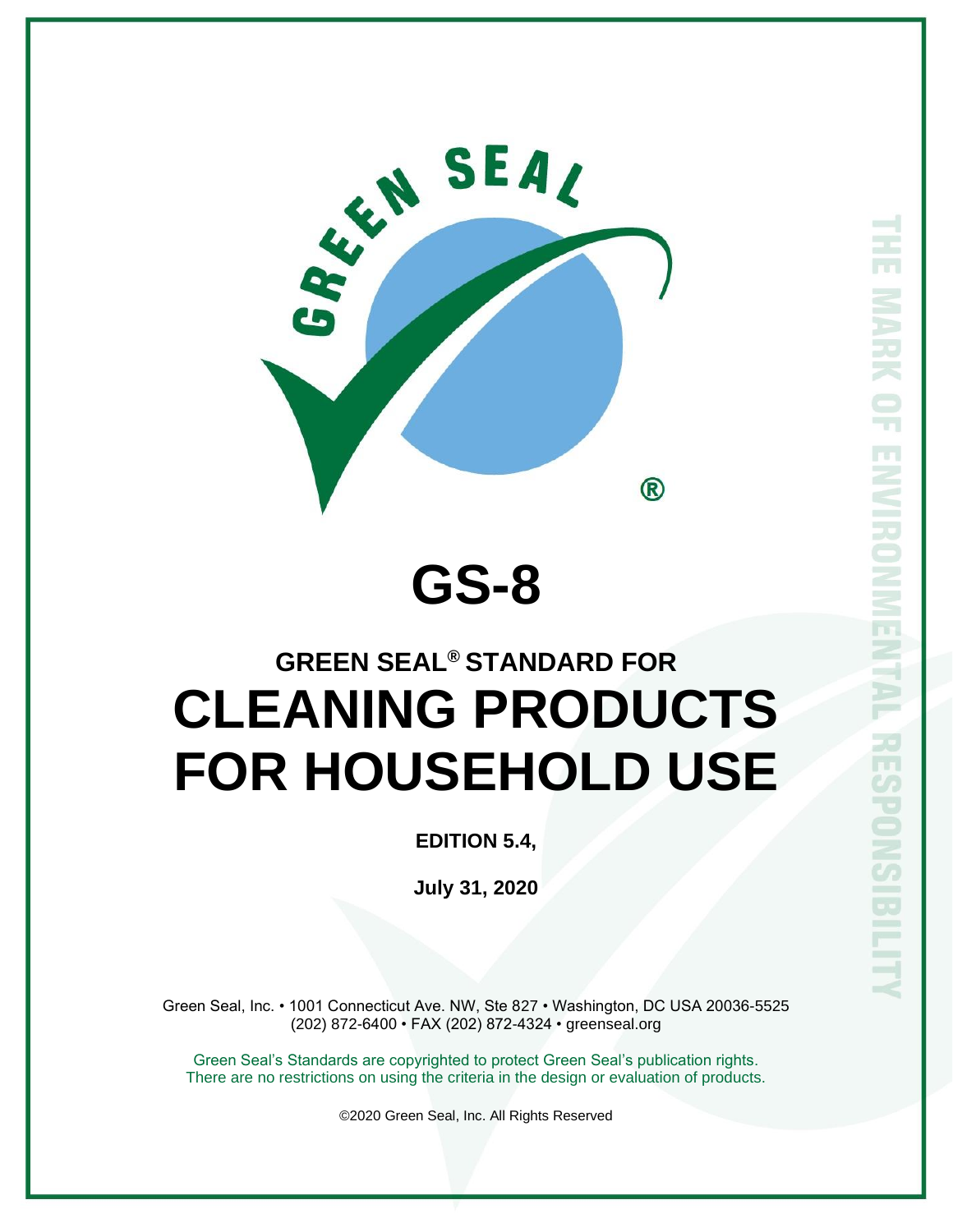#### **GREEN SEAL**

Green Seal is a nonprofit organization whose mission is to use science-based programs to empower consumers, purchasers, and companies to create a more sustainable world. Green Seal sets leadership standards that aim to reduce, to the extent technologically and economically feasible, the environmental, health, and social impacts throughout the life-cycle of products, services, and companies. The standards may be used for conformity assessment, purchaser specifications, and public education.

Green Seal offers certification of products, services, and companies in conformance with its standards. For additional information on Green Seal or any of its programs, contact:

Green Seal 1001 Connecticut Avenue, NW, Suite 827 Washington, DC 20036-5525 (202) 872-6400 • FAX (202) 872-4324 greenseal@greenseal.org greenseal.org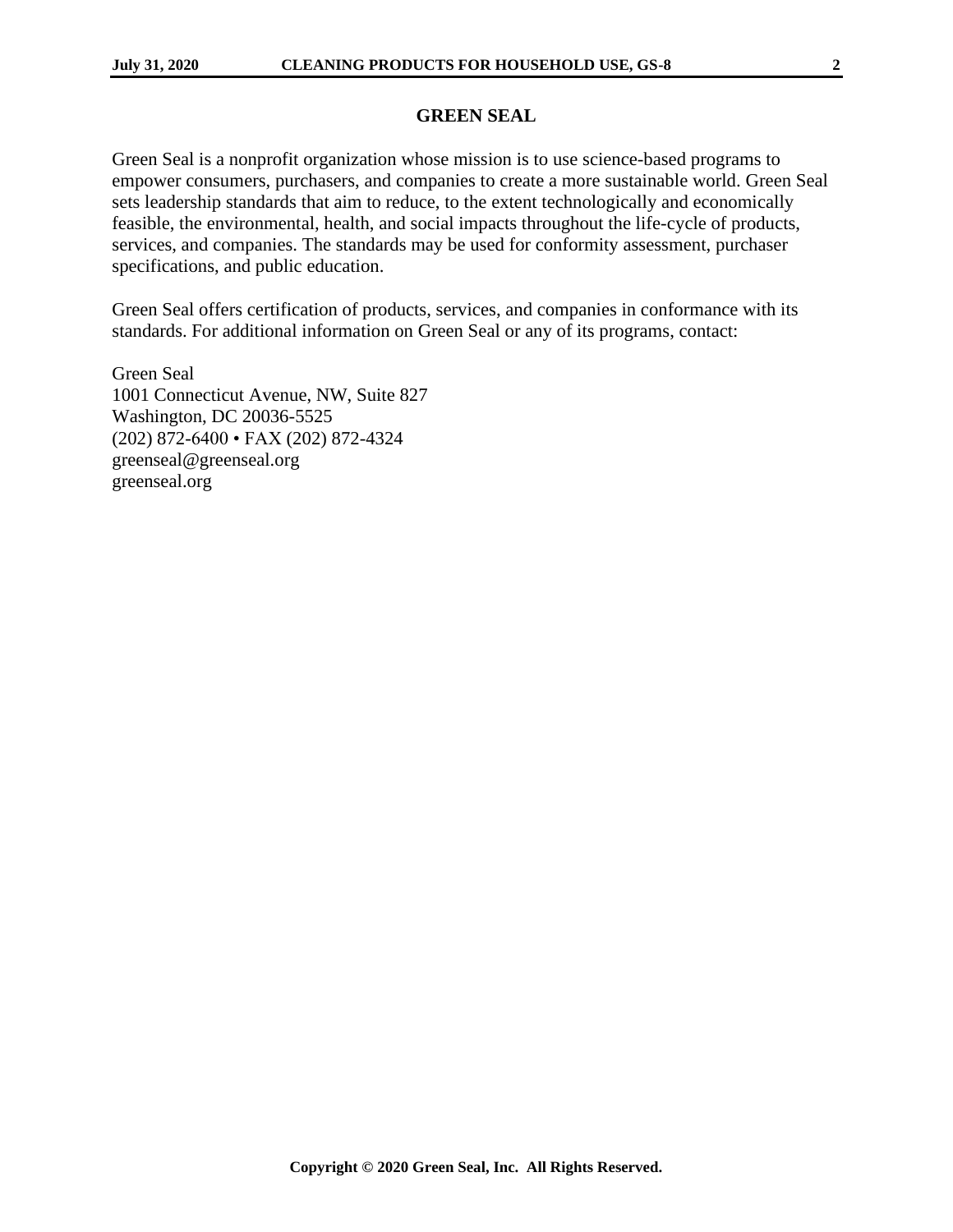#### **GREEN SEAL STANDARD FOR CLEANING PRODUCTS FOR HOUSEHOLD USE, GS-8 TABLE OF CONTENTS**

| 1.0        |  |  |  |  |
|------------|--|--|--|--|
| 2.0        |  |  |  |  |
| 2.1        |  |  |  |  |
| 2.2        |  |  |  |  |
|            |  |  |  |  |
| 3.1        |  |  |  |  |
| 3.2        |  |  |  |  |
| 3.3        |  |  |  |  |
| 3.4        |  |  |  |  |
| 3.5        |  |  |  |  |
| 3.6        |  |  |  |  |
| 3.7        |  |  |  |  |
| 3.8        |  |  |  |  |
| 3.9        |  |  |  |  |
| 3.10       |  |  |  |  |
| 3.11       |  |  |  |  |
| 3.12       |  |  |  |  |
| 3.13       |  |  |  |  |
| 3.14       |  |  |  |  |
| 3.15       |  |  |  |  |
|            |  |  |  |  |
| 4.1        |  |  |  |  |
| 4.2        |  |  |  |  |
| 4.3        |  |  |  |  |
| 4.4<br>4.5 |  |  |  |  |
| 4.6        |  |  |  |  |
| 4.7        |  |  |  |  |
| 5.0        |  |  |  |  |
|            |  |  |  |  |
| 5.1        |  |  |  |  |
| 5.2        |  |  |  |  |
| 5.3        |  |  |  |  |
| 5.4        |  |  |  |  |
| 5.5        |  |  |  |  |
| 5.6        |  |  |  |  |
| 5.7        |  |  |  |  |
|            |  |  |  |  |
|            |  |  |  |  |
|            |  |  |  |  |
|            |  |  |  |  |
|            |  |  |  |  |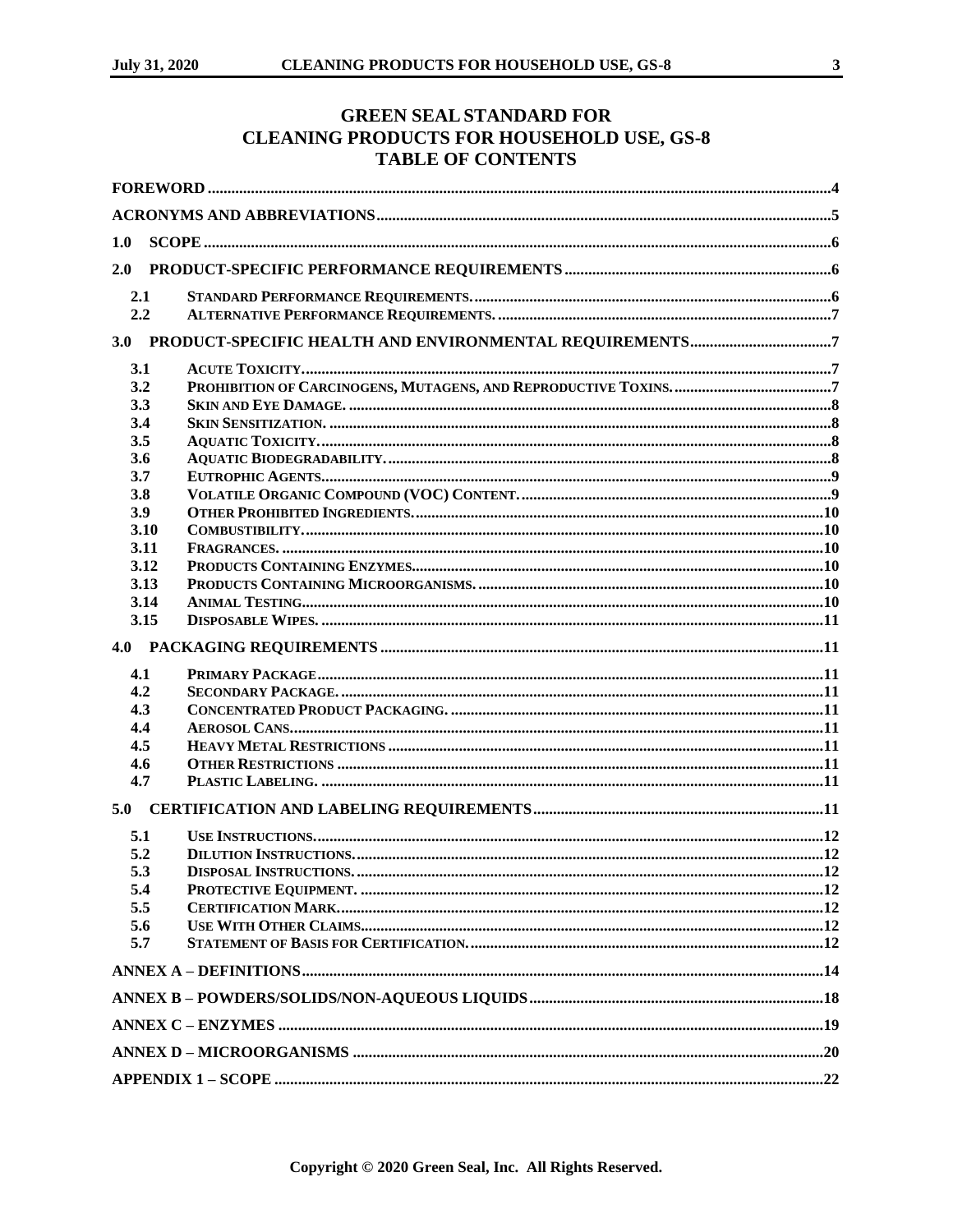#### **FOREWORD**

<span id="page-3-0"></span>**Edition.** Edition 5.5 was issued on July 31, 2020. It replaces Edition 5.4 from April 8, 2020. The changes to Edition 5.4 were non-substantive. Information on the changes to Edition 5.4 can be found on Green Seal's website.<sup>1</sup>

**General.** The final issued standard was developed in an open and transparent process with stakeholder input that included producers, users, and general interests.

The requirements in the standard are based on an assessment of the environmental, health, or social impacts associated with the products, services, or organizations covered in the scope of the standard. These requirements are subject to revision, and generally cover aspects above and beyond regulatory compliance. This standard neither modifies nor supersedes laws and regulations. Any conformity assessment to this standard requires compliance with all applicable laws and regulations for the manufacturing and marketing of the products.

Provisions for safety have not been included in this standard, since they are supervised by regulatory agencies. Adequate safeguards for personnel and property should be employed for all stages of production, and for all tests that involve safety considerations.

Products, services, or organizations that are substantially similar to those covered by this standard in terms of function and life cycle considerations may be evaluated against the intent of the requirements of this standard, accounting for relevant differences between the intended scope of the Standard and the actual product, service, or organization to be evaluated.

This standard may not anticipate a feature of the product that may significantly, and undesirably, increase its impact on the environment, health, or society. In such a situation, Green Seal will ordinarily amend a standard to account for the unanticipated environmental, health, or societal impacts.

Normative references (e.g., other standards) in this standard intend to refer to the most recent edition of the normative reference. Test methods may be required for product evaluation. Unless explicitly stated that a specified method is the only acceptable one, the intent of the standard is that an equivalent test method may be accepted at Green Seal's sole discretion.

Certification to this standard shall be awarded only by Green Seal, or, with Green Seal's explicit written permission, by a third-party certification program conducting on-site audits.

**Disclaimer of Liability**. Green Seal, as the developer of this standard, shall not incur any obligations or liability for any loss or damages, including, without limitation, indirect, consequential, special, or incidental damages, arising out of or in connection with the interpretation or adoption of, reliance upon, or any other use of this Standard by any party. Green Seal makes no express or implied warranty of merchantability or fitness for a particular purpose, nor any other express or implied warranty with respect to this Standard.

<sup>1</sup> https://greenseal.org/green-seal-standards/library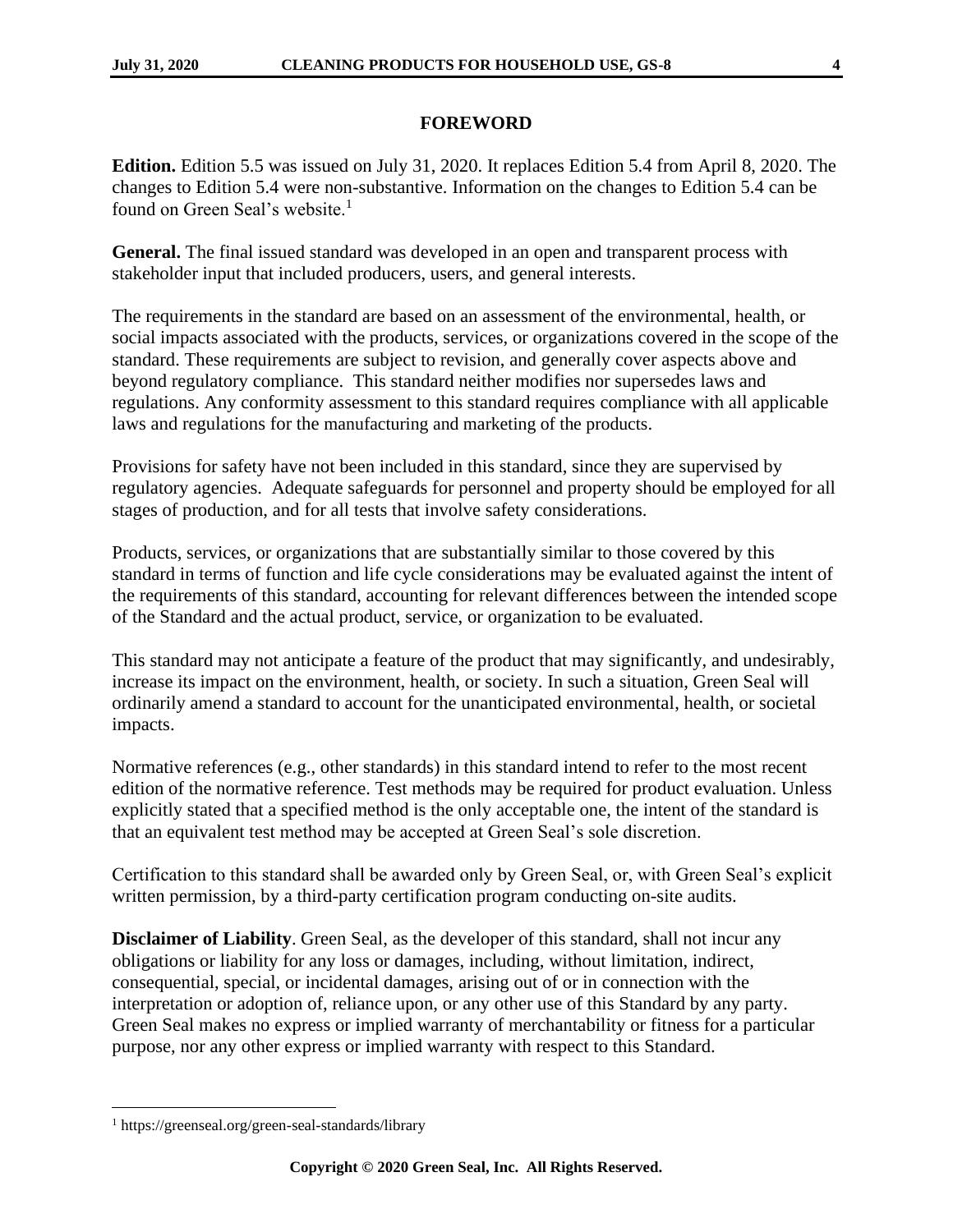#### **ACRONYMS AND ABBREVIATIONS**

<span id="page-4-0"></span>**AATCC.** American Association of Textile Chemists and Colorists **AISE.** Association for Soaps, Detergents and Maintenance Products **ASTM.** ASTM International, a standard setting organization formerly known as the American Society for Testing and Materials **CARB.** Air Resources Board for the State of California **CFR.** Code of Federal Regulations **CFU.** Colony Forming Unit **CO2.** Carbon Dioxide **HCPA.** Househld and Commercial Products Association **EN.** European Standard **GHS.** Globally Harmonized System of Classification and Labelling of Chemicals **GMM.** Genetically Modified Microorganism **ISO.** International Organization for Standardization **JECFA.** Joint Food and Agricultural Organization of the United Nations/ WHO Expert Committee on Food Additives **SDS.** Safety Data Sheet **OECD.** Organization for Economic Co-operation and Development **VOC.** Volatile Organic Compound **WHO.** World Health Organization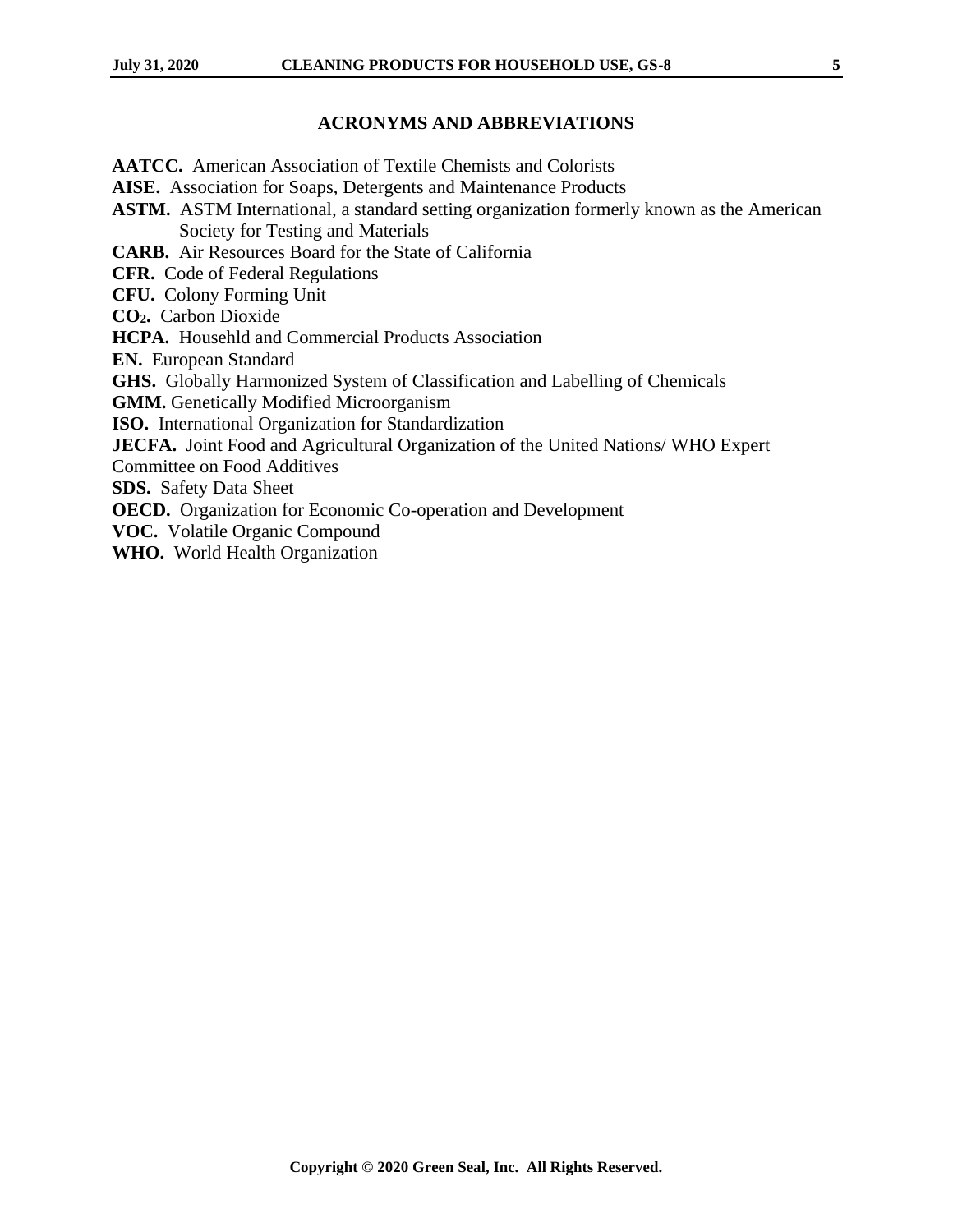#### **GREEN SEAL STANDARD FOR CLEANING PRODUCTS FOR HOUSEHOLD USE, GS-8**

### <span id="page-5-0"></span>**1.0 SCOPE**

This standard establishes requirements for *general-purpose*, *bathroom*, *glass*, and *carpet cleaners* marketed specifically for use in households or similar residential settings. This standard includes *general-purpose*, *bathroom*, *glass* and *carpet* cleaning products that contain *enzymes* or *microorganisms.* This standard does not apply to products that contain *enzymes* or *microorganisms* that are sold in *spray packaging.* This standard does not include antimicrobial pesticide products such as those requiring registration with the U.S. Environmental Protection Agency (EPA) under the Federal Insecticide Fungicide and Rodenticide Act, such as those making claims as sterilizers, disinfectants, or sanitizers<sup>2</sup>. See Appendix 1 for an example of products included in this standard.

Words and phrases described in the standard that appear in *italics* have a corresponding definition located in the definition section of the standard, Annex A.

### <span id="page-5-1"></span>**2.0 PRODUCT-SPECIFIC PERFORMANCE REQUIREMENTS**

<span id="page-5-2"></span>**2.1 Standard Performance Requirements.** Each *product as used,* when diluted with water from the cold tap at no more than 50°F, shall clean common soils and surfaces in its category effectively, as measured by a standard test method. *Carpet cleaners* may be diluted with warm or hot water where required by the test method or performance considerations. The following test methods are recommended:

- General-purpose cleaners.The *general-purpose cleaner* product shall remove at least 80% of the particulate soil in the American Society for Testing and Materials (ASTM) D4488-95, A5.
- Bathroom cleaners.The *bathroom cleaner* product shall remove at least 75% of the soil in ASTM D5343 as measured by ASTM D5343.
- Carpet cleaners. Using a standard test method, the manufacturer must demonstrate that its *carpet cleaner* product performs as well as a nationally-recognized or marketing-leadin product in its category in both cleaning efficiency and resoiling resistance. Acceptable test methods/procedures to demonstrate performance include, but are not limited to, the following sources: the American Association of Textile Chemists and Colorists (AATCC), ASTM, the Institute of Inspection, Cleaning and Restoration Certification, the International Organization for Standardization (ISO), WoolSafe, the Carpet and Rug Institute or laboratory testing conducted as part of a bid evaluation by a government purchasing entity.

<sup>&</sup>lt;sup>2</sup> Antimicrobial pesticide products such as EPA-registered products are included in the Green Seal Standard for Specialty Cleaning Products for Household Use, GS-52.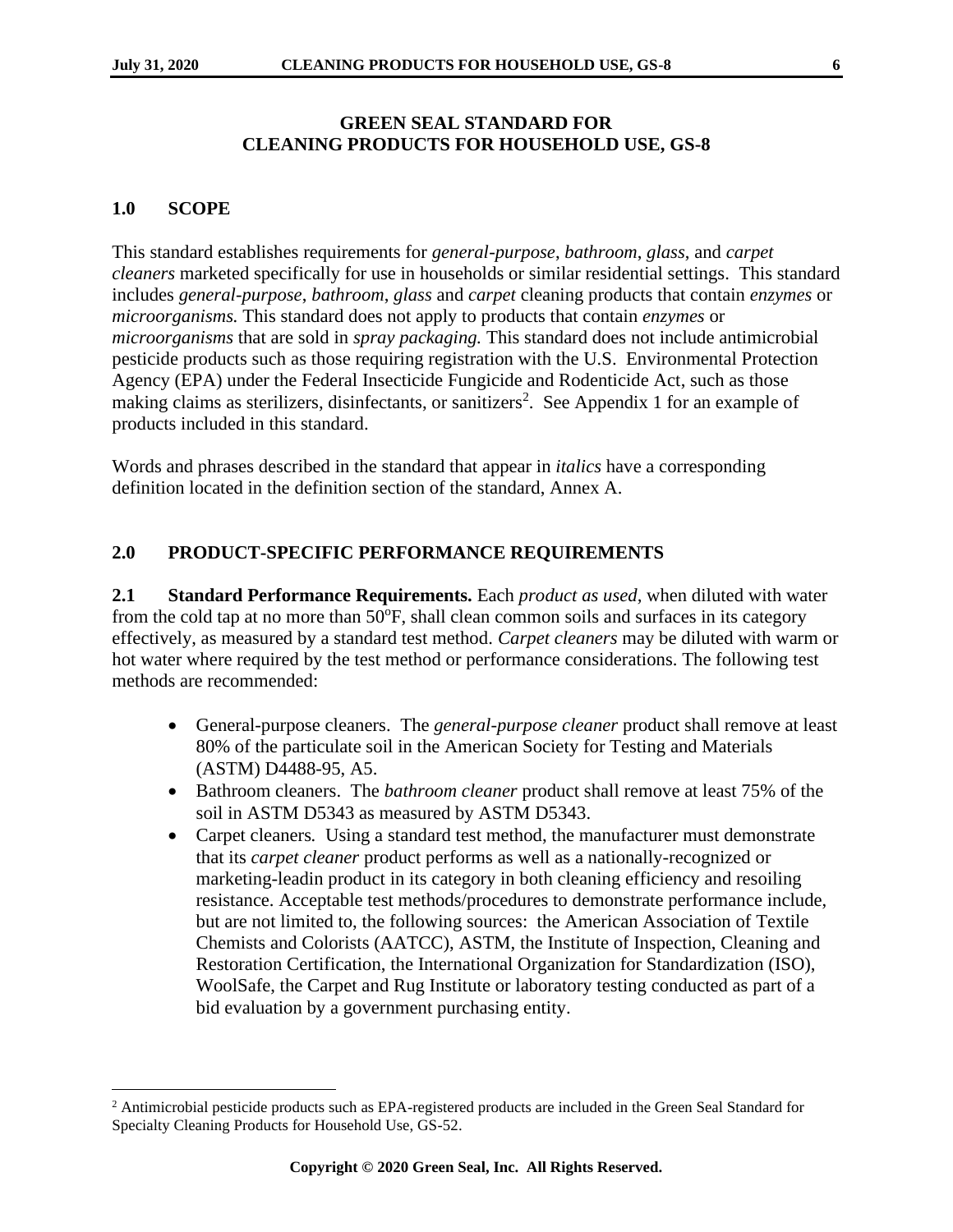• Glass cleaners.The *glass cleaner* product shall achieve at least a rating of three in each of the following Consumer Specialty Products Association (CSPA) DCC 09 categories: soil removal, smearing, and streaking.

<span id="page-6-0"></span>**2.2 Alternative Performance Requirements.** Alternatively, using standard test methods conducted under objective, reproducible laboratory conditions, a manufacturer can demonstrate that its product performs as well as or better than a nationally-recognized or market-leading product of its type or achieves the removal efficiency defined in this section with alternate test methods and has a documented rationale for the method modification for Green Seal's review.

#### <span id="page-6-1"></span>**3.0 PRODUCT-SPECIFIC HEALTH AND ENVIRONMENTAL REQUIREMENTS**

<span id="page-6-2"></span>**3.1 Acute Toxicity.** The undiluted product shall not be toxic to humans. A product is considered toxic if either of the following apply:

| Oral lethal dose $50$ (LD $_{50}$ )         | $\leq 5,000$ mg/kg     |
|---------------------------------------------|------------------------|
| Inhalation lethal concentration $(LC_{50})$ | $\leq$ 20 mg/L at 1 hr |

For purposes of demonstrating compliance with this requirement, existing acute toxicity data for each of the product's *ingredients* in the undiluted product may be used. These data are used to calculate a weighted average that assumes that the toxicity of the individual *ingredients* is additive. The toxicity values are adjusted by the weight of the *ingredients* in the product and summed using the following formula:

|  | $TP = \left(\sum_{i=1}^{n} \frac{wt_i}{TV_i}\right)^{-1}$ | Where,<br>$TP =$ toxicity of the product<br>$wt_i$ = the weight fraction of the <i>ingredient</i><br>$TV_i$ = the toxicity value for each <i>ingredient</i> (LD <sub>50</sub> )<br>$n =$ number of <i>ingredients</i> |
|--|-----------------------------------------------------------|-----------------------------------------------------------------------------------------------------------------------------------------------------------------------------------------------------------------------|
|--|-----------------------------------------------------------|-----------------------------------------------------------------------------------------------------------------------------------------------------------------------------------------------------------------------|

Inhalation toxicity shall be determined from all *ingredients* with a vapor pressure greater than 1 mm Hg at ambient conditions (1 atm pressure and 20-25° C).

**Note:** Refer to Annex B for potential alternative thresholds for products as *powders/solids/non-aqueous liquids.*

<span id="page-6-3"></span>**3.2 Prohibition of Carcinogens, Mutagens, and Reproductive Toxins.** The undiluted product shall not contain any *ingredients* that are *carcinogens*, *mutagens* or *reproductive toxins*. For the purposes of this standard, naturally occurring elements and chlorinated organics, which may be present as a result of chlorination of the water supply, are not considered *ingredients* if the concentrations are below the applicable maximum contaminant levels in the National Primary Drinking Water Standards found in 40 CFR Part 141.

**Note:** Refer to Annex C for the exemption of titanium dioxide in products that contain *enzymes*.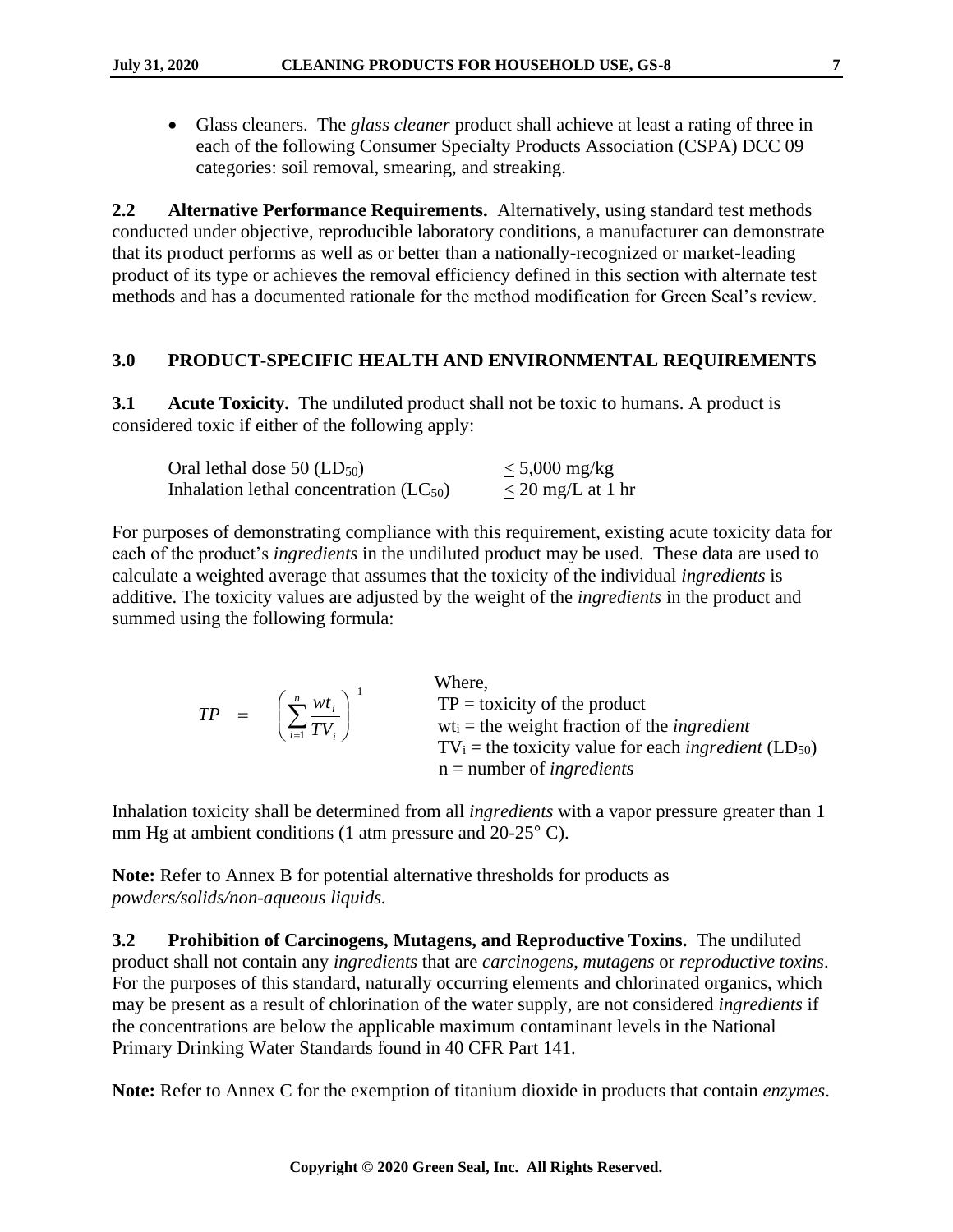<span id="page-7-0"></span>**3.3 Skin and Eye Damage.** The undiluted product shall not cause *skin corrosion* or cause *serious eye damage*. For purposes of demonstrating compliance with this requirement, data may be evaluated for each of the *ingredients* in the undiluted product. If the *ingredients* at their concentrations in the undiluted product are not shown to cause *skin corrosion* or *serious eye damage*, then the product will not be considered to cause *skin corrosion* or *serious eye damage*. Results from peer-reviewed studies or standard in vitro or in vivo test methods may also be accepted. Testing is not required for any *ingredient* for which sufficient information exists.

Further, a product is considered to cause *skin corrosion* or to cause *serious eye damage* if it has a pH less than or equal to 2.0 or greater than or equal to 11.5, unless data prove otherwise.

**Note:** Refer to Annex B for potential alternate thresholds for products as *powders/solids/nonaqueous liquids*.

<span id="page-7-1"></span>**3.4 Skin Sensitization.** The undiluted product shall not be a *skin sensitizer.* For purposes of demonstrating compliance with this requirement, data may be evaluated for each of the product's *ingredients*. If the *ingredients* at the concentrations in the undiluted product are not shown to be *skin sensitizers*, then the product will not be considered to be a *skin sensitizer*.

<span id="page-7-2"></span>**3.5 Aquatic Toxicity.** The *product as used* shall not be toxic to aquatic life. A compound is considered not toxic to aquatic life if it meets one or more of the following criteria: Acute  $LC_{50}$ for algae, daphnia, or fish >100 mg/L. Aquatic toxicity tests shall follow the appropriate protocols in ISO 7346.2 for fish or OECD test guidance 203 for fish, OECD test guidance 201 for algae, and OECD test guidance 202 for daphnia.

For purposes of demonstrating compliance with this requirement, aquatic toxicity testing is not required if sufficient aquatic toxicity data exist for each of the product's *ingredients* to demonstrate that the product mixture complies.

<span id="page-7-3"></span>**3.6 Aquatic Biodegradability.** Each of the organic *ingredients* in the *product as used* shall exhibit ready biodegradability in accordance with the OECD definition, except for polymers*.*

Biodegradability shall be measured according to any of the following methods:

- OECD Methods 301A–F
- OECD 310
- ISO 7827, 9439, 10707, 10708, or 14593.

Specifically, within a 28-day test, the organic *ingredient* shall meet one of the following criteria within 10 days of the time when biodegradation first reaches 10%:

- Removal of Dissolved Organic Carbon (DOC) > 70%
- Biochemical Oxygen Demand (BOD) > 60%
- BOD, as % of Theoretical Oxygen Demand (ThOD) > 60%
- CO<sub>2</sub> evolution, as % of theoretical  $CO<sub>2</sub> > 60%$

Per OECD guidance the 10-day window requirement does not apply to structurally-related surfactant homologues.

**Copyright © 2020 Green Seal, Inc. All Rights Reserved.**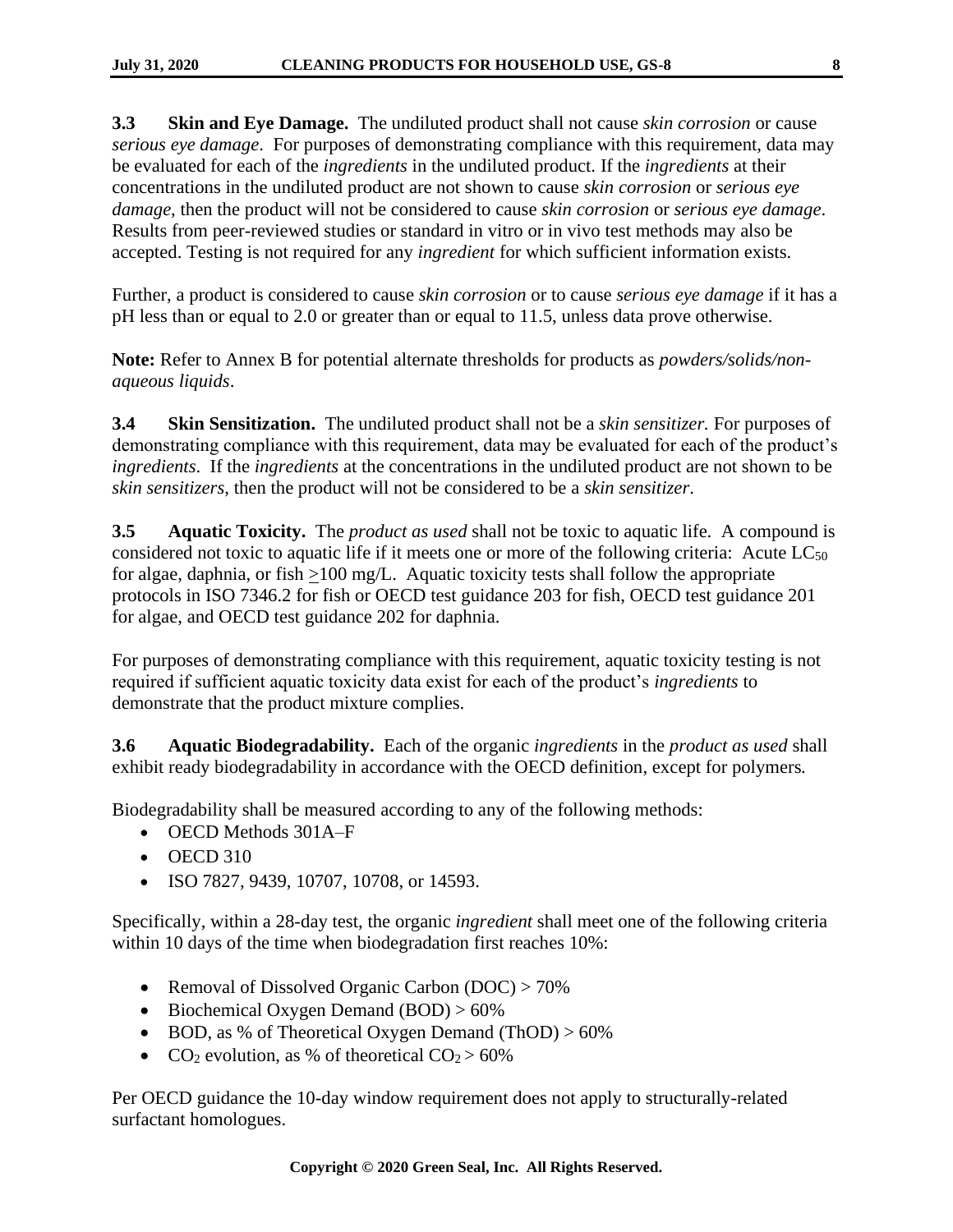- 1. The manufacturer may demonstrate biodegradability in sewage treatment plants using the Coupled Units Test found in OECD 303A by demonstrating DOC removal > 90%.
- 2. The manufacturer may demonstrate that the compound has low aquatic toxicity (acute  $LC_{50} \ge 100$  mg/L for algae, daphnia, or fish) and exhibits inherent ultimate biodegradability with biodegradation rates above 70% (measured as BOD, DOC, or COD), per ISO test methods 9887 or 9888 or OECD 302A-C.

**Note:** Testing is not required for any *ingredient* for which sufficient information exists concerning its biodegradability, either in peer-reviewed literature or databases. In the absence of experimental data, Quantitative Structure-Activity Relationship data from EPA's BioWin (EpiSuite) models may be considered.

<span id="page-8-0"></span>**3.7 Eutrophic Agents.** The *product as used* shall not contain more than 0.5% by weight of total phosphorus.

<span id="page-8-1"></span>**3.8 Volatile Organic Compound (VOC) Content.** VOCs include all organic compounds that have a vapor pressure of greater than 0.1 mm mercury at 1 atm pressure and 20º C. "VOC content" means the total weight of VOCs in a product expressed as a percentage of the product weight.

The VOC content of the *product as used* shall not exceed the current regulatory limits of the Air Resources Board for the State of California (CARB) for its product category.

The VOC content shall be determined in one of the following ways:

- By summing the percent by weight contribution from all volatile organic *ingredients*.
- According to the California Air Resources Board Method 310 (or equivalent), modified to include all fragrances and all volatile organic *ingredients*<sup>3</sup> .

| <b>Product Category</b>            | <b>Effective Date</b> | Limit $(\% )$ |
|------------------------------------|-----------------------|---------------|
| Carpet cleaners (dilutable)        | 1/1/2001              | 0.1           |
| Carpet cleaners (ready-to-<br>use) | 12/31/2010            |               |
| General purpose cleaners           | 12/31/2012            | () 5          |

Current CARB regulatory limits for  $VOCs<sup>4</sup>$ .

<sup>3</sup> Evaluation of the VOC content in this standard includes all fragrances and volatile organic compounds present in the product at 0.01% or more. Evaluation of the VOC content under Method 310 exempts fragrances and all volatile organic compounds present below 0.1%.

<sup>&</sup>lt;sup>4</sup> These limits are a reference to the current CARB regulatory limits and will be updated to reflect any amendments made by CARB in the future.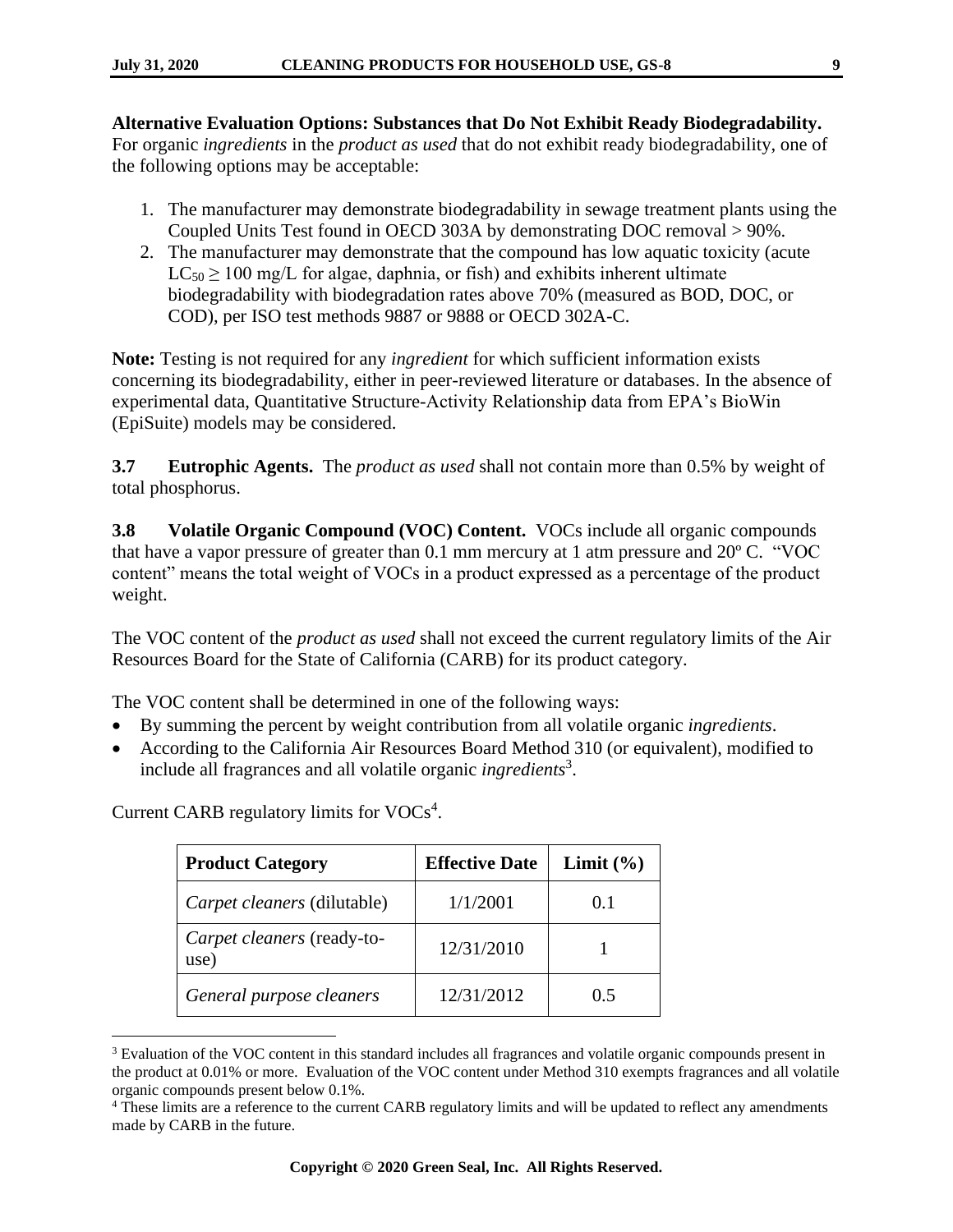| <b>Product Category</b>       | <b>Effective Date</b> | Limit $(\% )$ |
|-------------------------------|-----------------------|---------------|
| Glass cleaners                | 12/31/2012            |               |
| Bathroom/Restroom<br>cleaners | 12/31/2008            |               |
| <b>Spot Removers</b>          | 12/31/2012            |               |

<span id="page-9-0"></span>**3.9 Other Prohibited Ingredients.** The undiluted product shall not contain the following *ingredients*:

- 2-Butoxyethanol
- Alkylphenol ethoxylates
- Phthalates
- The heavy metals lead, hexavalent chromium, or selenium, either in the elemental form or compounds.
- *Ozone-depleting compounds*
- *Optical brighteners*

<span id="page-9-1"></span>**3.10 Combustibility.** The undiluted product shall not be combustible. The product or 99% by volume of the product *ingredients* shall have a flashpoint above 150 °F, as tested using either the Cleveland Open Cup Tester (ASTM D92) or a closed-cup method ISO 13736 or ISO 2719. Alternatively, the product shall not sustain a flame when tested using ASTM D4206.

<span id="page-9-2"></span>**3.11 Fragrances.** Manufacturers shall disclose the use of any added fragrances on their safety data sheets (SDSs) and product labels. Any *ingredient* added to a product as a fragrance must follow the Code of Practice of the International Fragrance Association.

<span id="page-9-3"></span>**3.12 Products Containing Enzymes.** Products that contain *enzymes* shall meet all Annex C criteria.

<span id="page-9-4"></span>**3.13 Products Containing Microorganisms.** Products that contain *microorganisms* shall meet all Annex D criteria.

<span id="page-9-5"></span>**3.14 Animal Testing.** To avoid new animal testing, previous test results will be accepted as evidence of meeting a criterion. When existing data are not available, the preferred methods for new testing include methods that replace, reduce, or refine animal use, particularly those recommended by the Interagency Coordinating Committee on the Validation of Alternative Methods or the European Centre for the Validation of Alternative Methods, unless indicated otherwise. In addition, other non-animal (in-vitro) test results, modeling data, data from structural analogs, and other lines of evidence may be accepted, provided that the methods are peer-reviewed and applicable. Specific in vitro or modeling methods may be noted in the standard, but additional options may be accepted by the certification program*.* 

Further, a mixture need not be tested if existing information demonstrates that each of the applicable components complies with the criterion.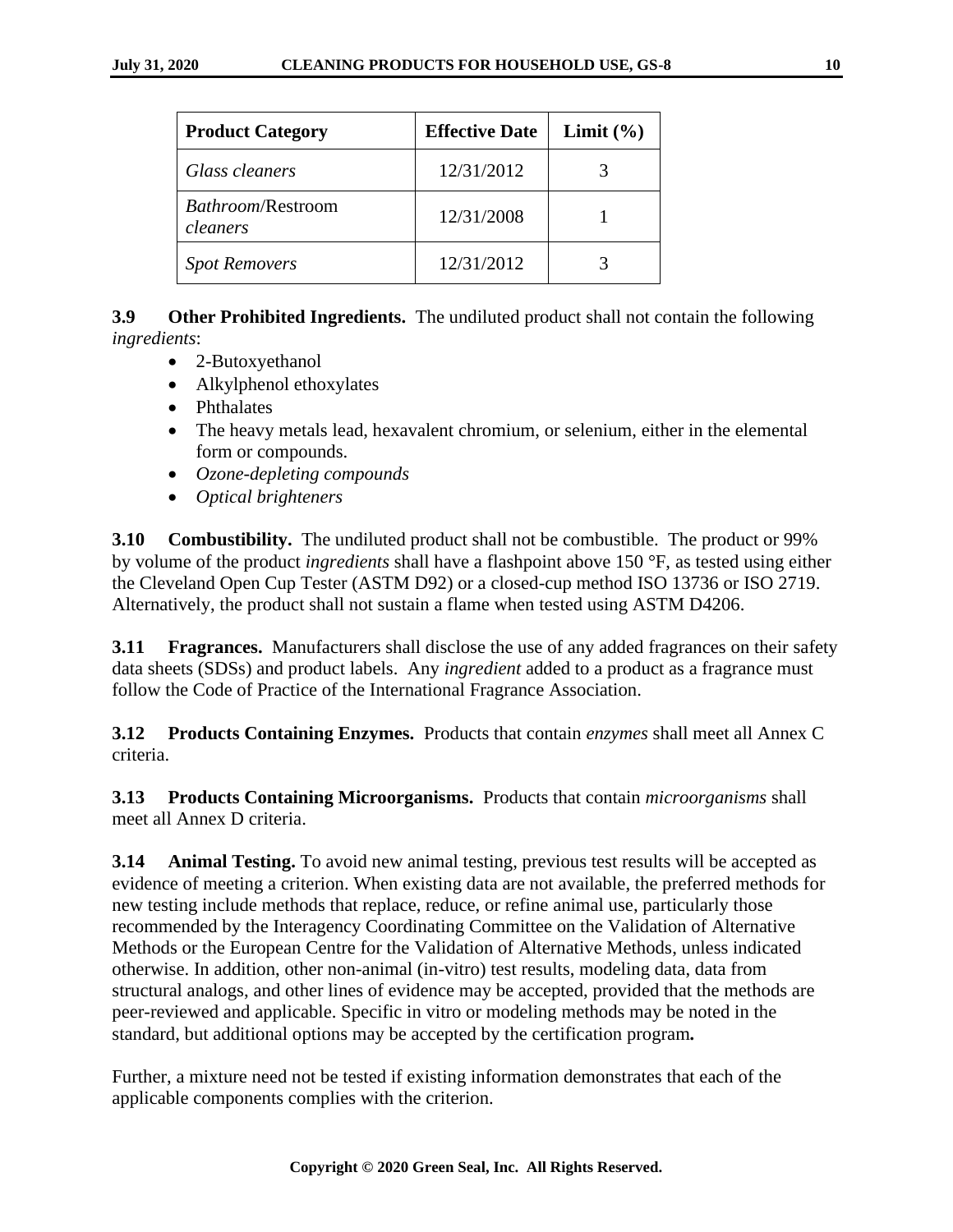<span id="page-10-0"></span>**3.15 Disposable Wipes.** Products may contain disposable wipes/towelettes/sheets or other disposable single-use materials if they are made from agricultural products, wood pulp, and other cellulosic materials*.* An exception shall be made for reusable wipes/towelettes/sheets that are intended to be used multiple times (e.g., three or more uses).

# <span id="page-10-1"></span>**4.0 PACKAGING REQUIREMENTS**

<span id="page-10-2"></span>**4.1 Primary Package.** The *primary package* shall be at least one of the following:

- A *source-reduced package*
- *Recyclable*
- Contain 25% *post-consumer material*
- A *refillable package* with an effective *take-back program*
- An alternative approach that has been independently proven to have a similar lifecycle benefit as one of the options listed above

<span id="page-10-3"></span>**4.2 Secondary Package.** A s*econdary package* shall only be used for *concentrates.* An exception may be made for packaging of multiple units when at least one of the units is a readyto-use form, and the total packaging (*primary package* plus *secondary package*) is a reduction in overall packaging material use.

<span id="page-10-4"></span>**4.3 Concentrated Product Packaging.** *Concentrates* are prohibited from being packaged in spray-dispenser bottles, disposable wipes, or other ready-to-use *primary package* forms.

<span id="page-10-5"></span>**4.4 Aerosol Cans.** Aerosol cans shall be *recyclable* packages. Further, manufacturers of products packaged in aerosol cans must show that recycling programs are widely available where the product is sold. In addition, manufacturers of products packaged in aerosol cans must demonstrate why aerosol cans are the most suitable packaging for a given product considering environmental, health, and performance considerations.

<span id="page-10-6"></span>**4.5 Heavy Metal Restrictions.** There shall be no *intentional introduction* of lead, mercury, cadmium, and hexavalent chromium to *primary packaging*. Further, the sum of the concentration levels of these metals present shall not exceed 100 parts per million by weight (0.01%), an exception is allowed for *refillable packages* or packages that would not exceed this maximum level but for the addition of *recovered material*.

<span id="page-10-7"></span>**4.6 Other Restrictions.** Phthalates, bisphenol A, and chlorinated packaging material are prohibited from being *intentionally introduced* to plastic *primary packages*; an exception is allowed for packages that would not have added phthalates, bisphenol A, or chlorinated packaging material but for the addition of *post-consumer material*.

<span id="page-10-8"></span>**4.7 Plastic Labeling.** If plastic, the packaging must be marked with the appropriate Resin Identification Code.

# <span id="page-10-9"></span>**5.0 CERTIFICATION AND LABELING REQUIREMENTS**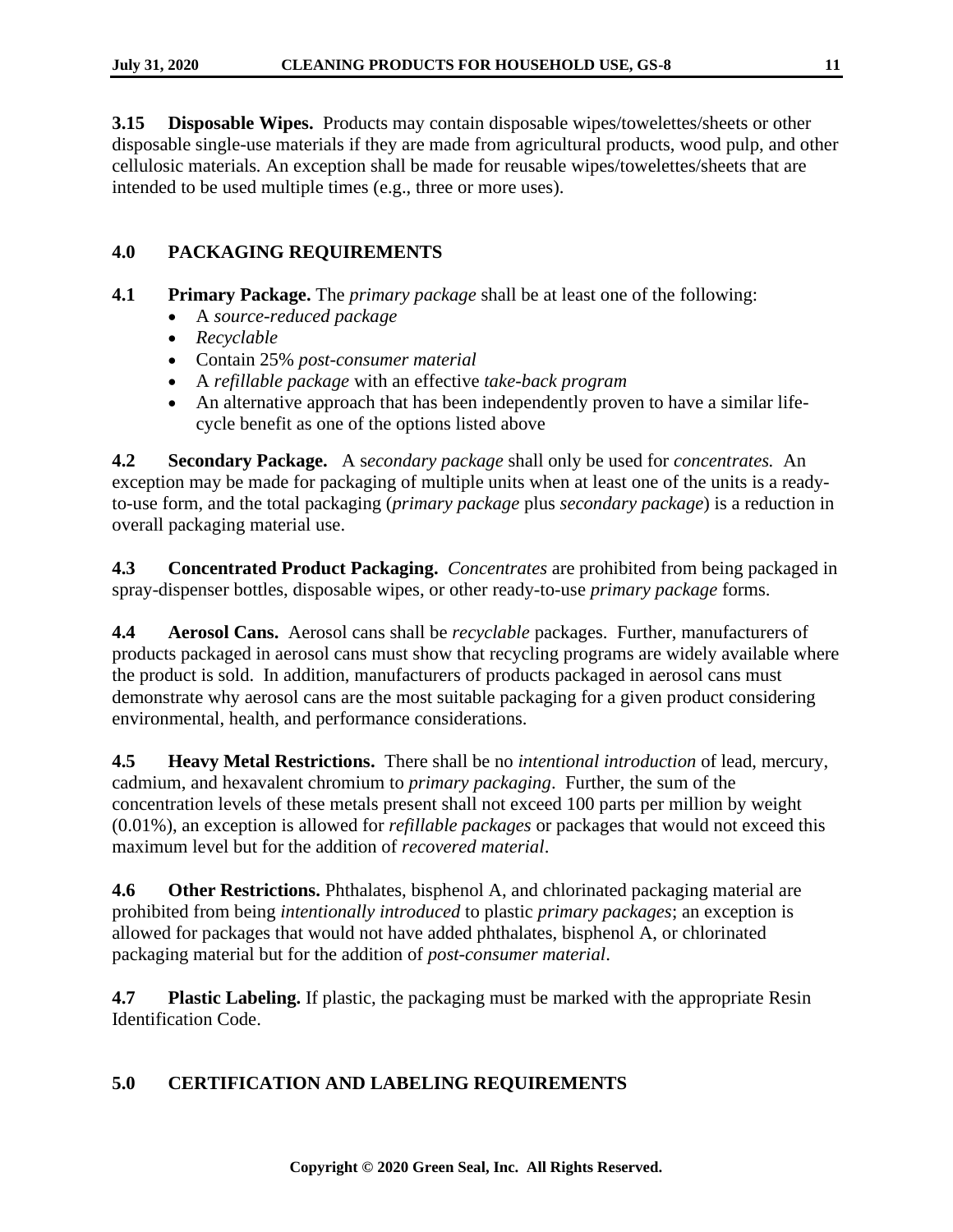<span id="page-11-0"></span>**5.1 Use Instructions.** The label must include detailed instructions for proper use to maximize product performance and minimize waste.

<span id="page-11-1"></span>**5.2 Dilution Instructions.** Where the product is intended to be diluted with water by the consumer prior to use, the label shall state clearly and prominently that dilution with water from the cold tap is recommended and shall state the recommended level of dilution in commonly understood measurements. Carpet cleaner labels shall specify the use of cold water for products that do not suffer significant performance degradation in cold water.

<span id="page-11-2"></span>**5.3 Disposal Instructions.** The label must include proper disposal instructions. If the product is a towelette or other disposable wipe product, the label must clearly indicate proper disposal of the wipes.

<span id="page-11-3"></span>**5.4 Protective Equipment.** The label shall also include instructions for proper use of personal protective equipment.

<span id="page-11-4"></span>**5.5 Certification Mark.** The Green Seal® Certification Mark may appear on the product, packaging, secondary documents, and promotional materials, only in conjunction with the certified product. Use of the Mark must be in accordance with *Rules Governing the Use of the Green Seal Certification Mark<sup>5</sup>* .

The Green Seal Certification Mark shall not be used in conjunction with any modifying terms, phrases, or graphic images that might mislead consumers as to the extent or nature of the certification.

Green Seal must review all uses of the Certification Mark prior to printing or publishing.

<span id="page-11-5"></span>**5.6 Use With Other Claims.** The Green Seal Certification Mark shall not appear in conjunction with any human health or environmental claims, unless verified and approved in writing by Green Seal.

<span id="page-11-6"></span>**5.7 Statement of Basis for Certification.** Wherever the Green Seal Certification Mark appears, it shall be accompanied by a description of the basis for certification. The description shall be in a location, style, and typeface that are easily readable.

Unless otherwise approved in writing by Green Seal, the description shall read as follows, unless an alternate version is approved in writing by Green Seal:

This product meets Green Seal<sup>®</sup> Standard GS-8 based on effective performance, minimized/recyclable packaging, and protective limits on VOCs and human & environmental toxicity. GreenSeal.org.

If the *powder/solid/non-aqueous liquid* product was evaluated in accordance with Annex B, the description shall read as follows, unless an alternate version is approved in writing by Green Seal:

<sup>5</sup> [www.greenseal.org/TrademarkGuidelines](file://///gsfile15/Shared/Science%20and%20Standards/_Official%20Versions%20of%20Standards%202015/GS-8/www.greenseal.org/TrademarkGuidelines)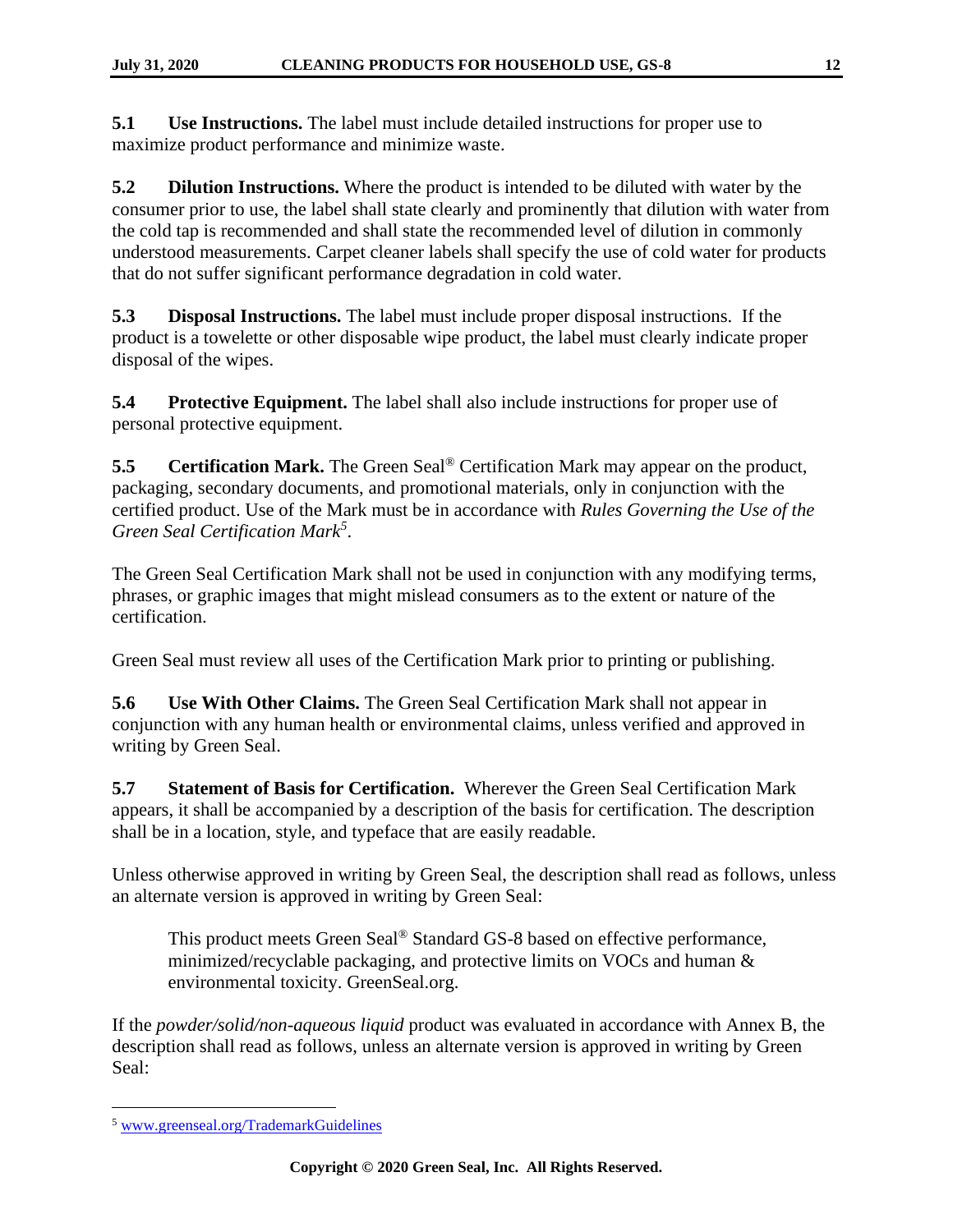This product meets Green Seal® Standard GS-8 based on effective performance, minimized/recyclable packaging, and protective limits on VOCs and human & environmental toxicity. [Powders OR Solids OR Non-aqueous liquids]<sup>6</sup> have alternate thresholds for [acute toxicity and/or  $\sin/\text{eye}$  damage]<sup>7</sup> and added requirements for packaging and labeling. GreenSeal.org

<sup>6</sup> The specific type of product shall be listed.

<sup>&</sup>lt;sup>7</sup> Only the criteria that were evaluated according to the relevant Annex shall be listed.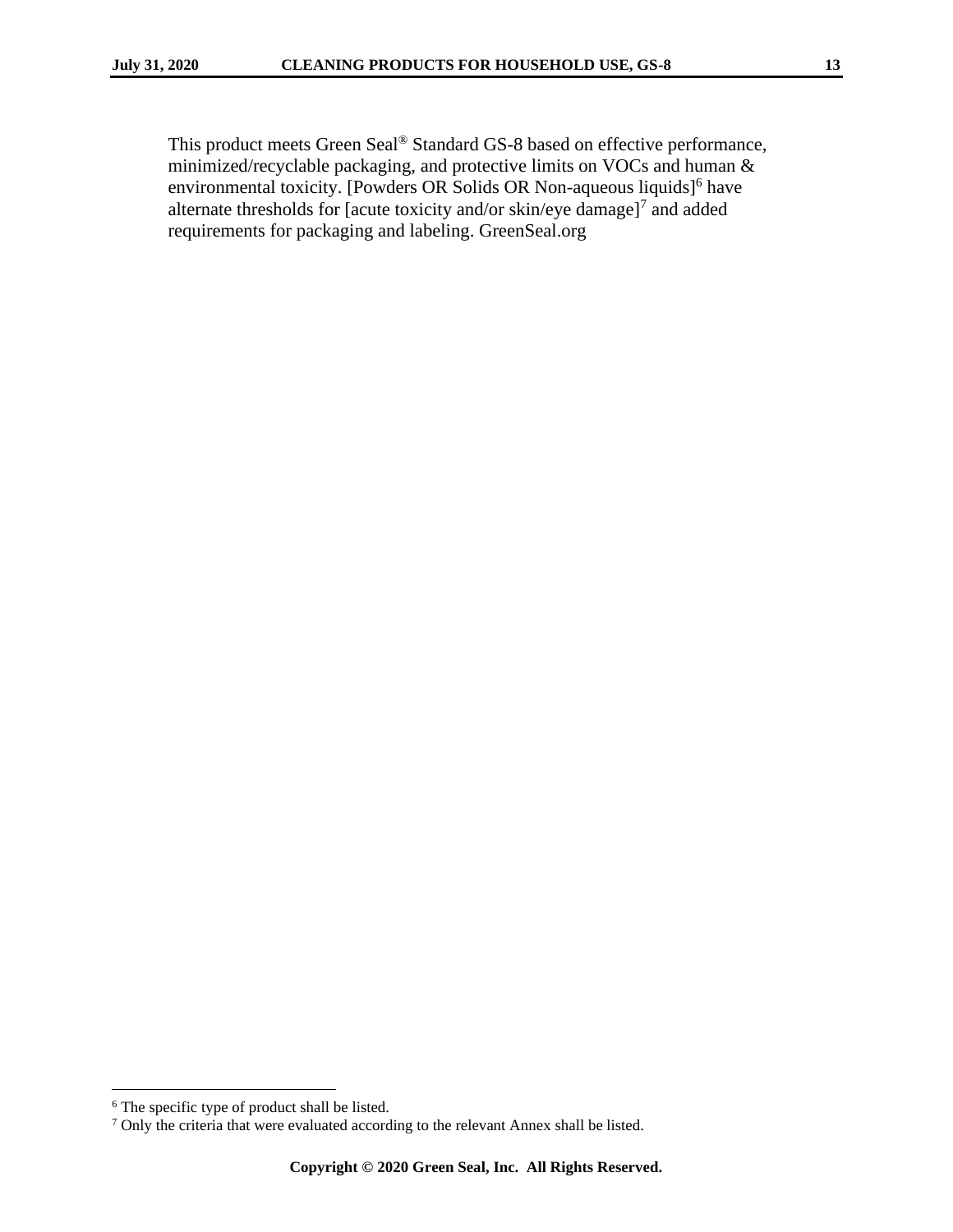# <span id="page-13-0"></span>**ANNEX A – DEFINITIONS** (**Normative)**

Note that the defined terms are italicized throughout the standard.

**Aerosol Packaging**. A *package* that requires a pressurized propellant to dispense product through a nozzle.

**Antimicrobial Agent**. A substance intended to disinfect, sanitize, reduce, or mitigate growth or development of *microorganisms* and protect inanimate objects, industrial processes or systems, surfaces, water, or other chemical substances from contamination, fouling, or deterioration caused by bacteria, viruses, fungi, protozoa, algae, or slime.

**Asthmagen.** A substance designated as an *asthma* causing agent by the Association of Occupational and Environmental Clinics (AOEC), which after review by AOEC have met the AOEC sensitization criteria

**Bathroom Cleaner.** A product used to clean hard surfaces in a household bathroom such as counters, walls, floors, fixtures, basins, tubs, and tile. This category does not include products specifically intended to clean toilet bowls.

**Carpet Cleaner.** A product used for routine cleaning of household carpets and rugs. This category may include, but is not limited to, products used in cleaning by means of extraction, shampooing, dry foam, bonnet, or absorbent compound. It does not include products intended primarily for spot removal.

**Carcinogen.** A chemical listed as a known, probable, or possible human *carcinogen* by the International Agency for Research on Cancer (Groups 1, 2A, and 2B), the National Toxicology Program (Groups 1 and 2), the EPA Integrated Risk Information System (weight-of-evidence classifications A, B1, B2, and C), or the Occupational Safety and Health Administration.

**Child-Resistant Packaging.** Child-resistant packaging, as defined by the Poison Prevention Packaging Act, is packaging that is designed or constructed to be significantly difficult for children under five years of age to open to obtain a toxic or harmful amount of the substance contained in therein within a reasonable time, and not difficult for normal adults to use properly, but does not mean packaging which all such children cannot open or obtain a toxic or harmful amount within a reasonable time. Code of Federal Regulations, Title 16, part 1700 and Title 40, Part 157.

**Colony Forming Unit (CFU)**. A measure of bacteria concentration assuming that each bacterium is capable of forming a colony.

**Concentrate.** A product that must be diluted by water prior to its intended use, or a product that is diluted during use.

**Enzyme.** A protein that acts as a catalyst in biochemical reactions. Each enzyme is specific to a particular reaction or group of similar reactions.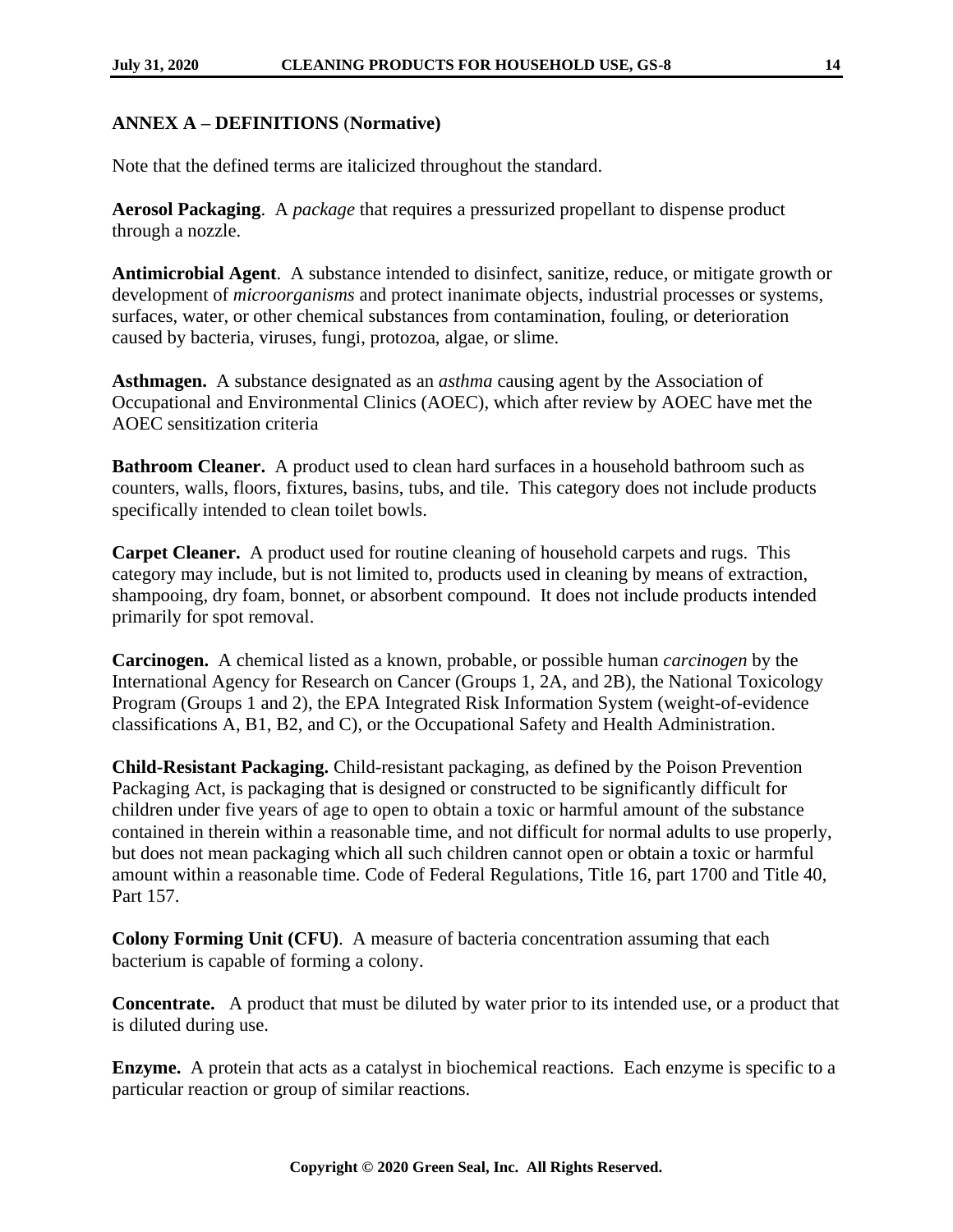**General-Purpose Cleaner.** A product specifically marketed as suitable for cleaning common household surfaces. They do not include task-specific cleaners, such as scouring cleaners, toilet bowl cleaners, upholstery cleaners, laundry and dishwashing detergents, spot/stain removers, oven cleaners, furniture polish, or drain cleaners.

**Genetically Modified Microorganism (GMM)**. A *microorganism* in which the genetic material has been altered in a way that does not occur naturally by mating and/or natural recombination. The methods or techniques by which *GMM* are produced are listed by the European Commission Directive 2009/41/EC on the Contained Use of Genetically Modified Microorganisms.

**Glass Cleaner.** A product used to clean windows, glass, and mirrored surfaces.

**Ingredient.** Any constituent that comprises at least 0.01% by weight of a product, whether it is intentionally added or present as a contaminant.

**Intentional Introduction.** The use of substances for their desired or deliberate presence in the *primary package* for the purpose of providing a specific characteristic or quality. It does not refer to the use of substances as processing aids or the use of an intermediate that imparts certain chemical or physical changes during manufacturing, as long as the substance or intermediate is present in the *primary package* at concentrations below 100 ppm.

**Microorganism**. An organism that cannot be seen by the naked eye (microscopic organisms) including, but not limited to, bacteria, fungi, archaea, and protists. Also included in this category are viruses or virus-like particles, although they are generally regarded as non-living.

**Mutagen.** A chemical that meets the criteria for category 1, chemicals known to induce heritable mutations or to be regarded as if they induce heritable mutations in the germ cells of humans, under the Harmonized System for the Classification Of Chemicals Which Cause Mutations in Germ Cells (UN, 2003).

**Optical Brightener.** An additive designed to enhance the appearance of colors and whiteness in materials by absorbing ultraviolet radiation and emitting blue radiation; including but not limited to fluorescent whitening agents.

**Ozone-Depleting Compound.** Any compound with an ozone-depletion potential greater than 0.01 (CFC 11=1).

**Package**. This includes the *primary package* used for the product.

**Pathogenic Microorganism.** For the purposes of this standard this includes microorganisms that cause disease and can be classified as World Health Organization (WHO) Risk Group 2, 3, or 4, including, but not limited to: coliforms, Escherichia coli, Salmonella, Staphylococcus aureus, Pseudomonas aeruginosa, and some yeasts and molds.

**Powders/Solids/Non-Aqueous Liquids**. Products that cannot be formulated with additional water due to the form of the product, including, but not limited to: powdered detergents, solid bar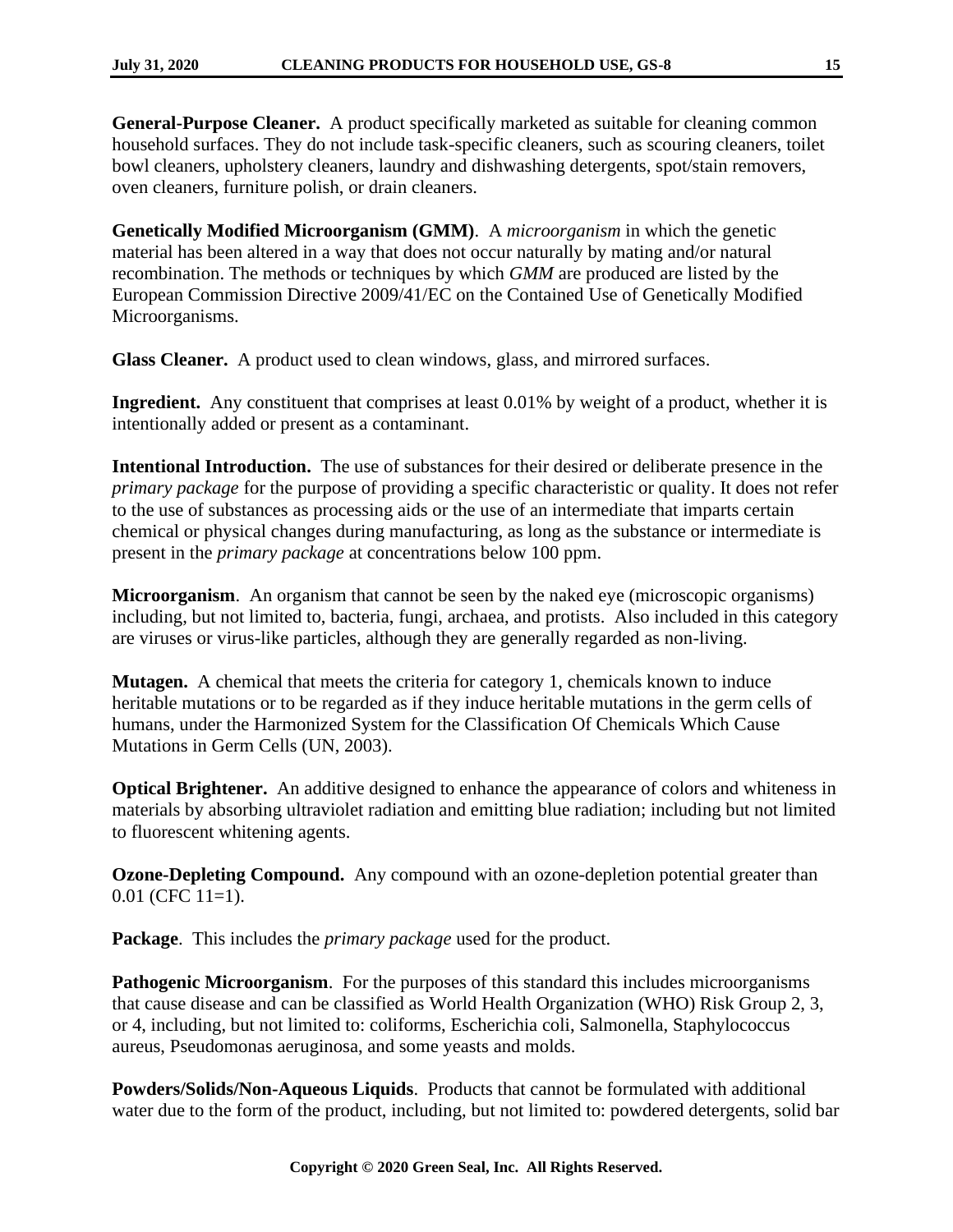soaps, detergents in tablet form, detergents as extruded or cast solids, non-aqueous liquid products in a dissolvable shell.

**Primary Cleaning Function.** For the purposes of this standard, a cleaning product's primary function is to remove soil.

**Primary Package.** The material physically containing and coming into contact with the product, not including the cap, lid, or nozzle of a package. For products that meet the annex requirements for Products as Powders/Solids/Non-Aqueous Liquids, the primary package is the material that holds the individually packaged product units or the entire product.

**Product As Used.** This is the most commonly used form of the product that the manufacturer recommends for a product's intended use. For example, if a manufacturer recommends a floor cleaner *concentrate* be diluted 1:8 with water, the product shall meet the environmental and performance requirements that specify 'as used' at a dilution of 1:8.

**Post-Consumer Material.** Finished products, packages or materials generated by a business or consumer that have served their intended end uses, and that have been recovered from or otherwise diverted from the waste stream for the purpose of recycling.

**Recovered Material.** Material that has been recovered from or otherwise diverted from the waste generated after a material manufacturing process. Recovered material may include *postconsumer* material, cuttings, trimmings, obsolete inventories, and rejected unused stock, but does not include material capable of being re-used within the process that generated it.

**Recyclable.** The package can be collected in a substantial majority of communities, separated or recovered from the solid waste stream and used again, or reused in the manufacture or assembly of another package or product through an established recycling program.

**Refillable Package.** A rigid plastic packaging container that can be refilled by the product manufacturer at least five times with the original product held by that package and is proven to be routinely returned to the product manufacturer by the consumer for such a purpose.

**Reproductive Toxin.** A chemical listed as a reproductive toxin (including developmental, female, and male toxins) by the State of California under the Safe Drinking Water and Toxic Enforcement Act of 1986 (California Code of Regulations, Title 22, Division 2, Subdivision 1, Chapter 3, Sections 1200, et. Seq.).

**Respiratory Sensitizer.** A substance designated as leading to hypersensitivity of the airways following inhalation of the substance and meeting the classification criteria of Category 1 respiratory sensitization (H334) in accordance with the GHS.

**Secondary Function.** For the purposes of this standard, the secondary function of a cleaning product may be to enhance the primary cleaning function through bubble or foam formation or to provide some other added functional enhancement (e.g. longer-term cleaning effect).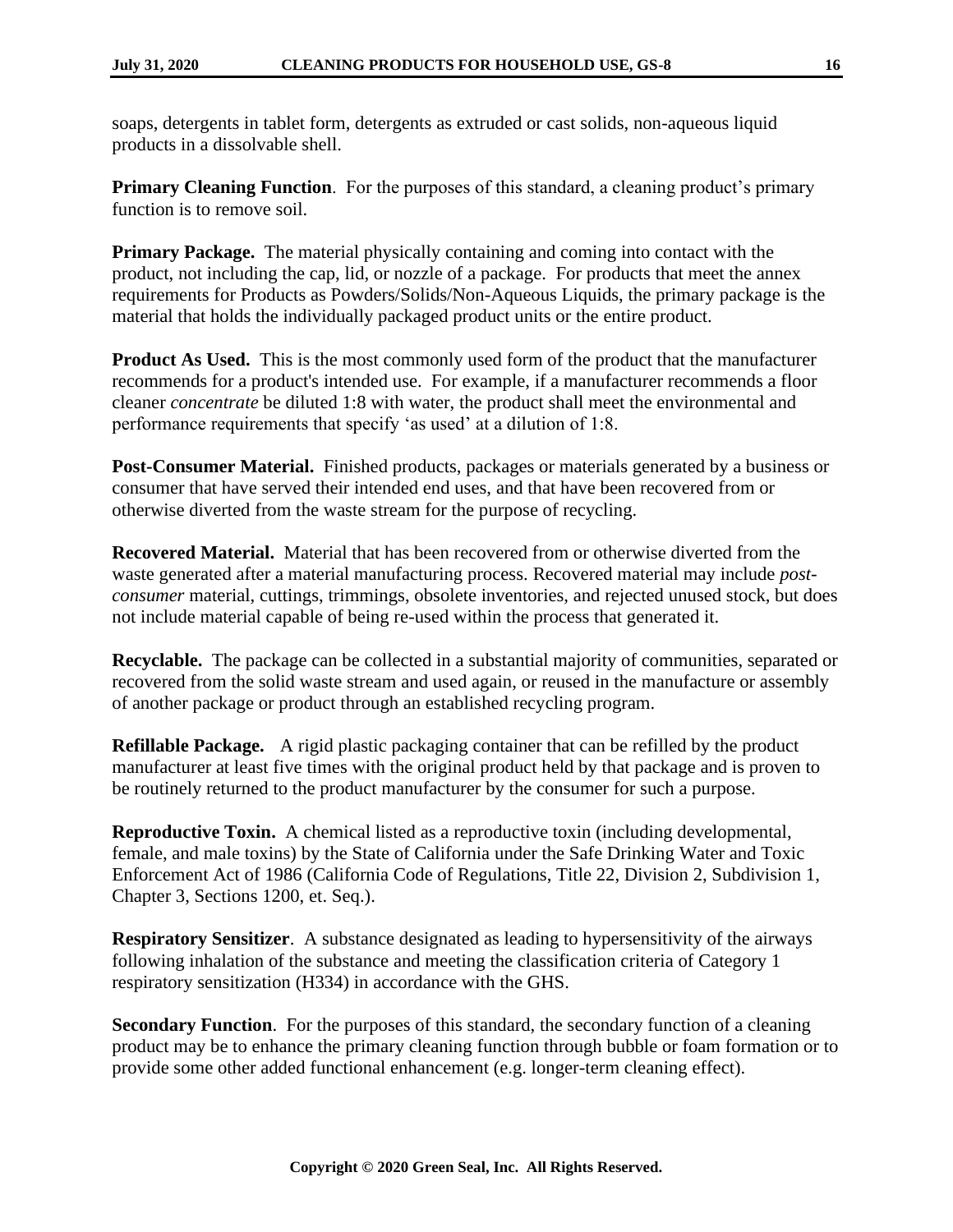**Secondary Package.** Any packaging or material other than the primary package, including wrappers, boxes, and blister packs, but excluding shipping containers.

**Serious Eye Damage**. The production of tissue damage in the eye, or serious physical decay of vision, following application of a test substance to the anterior surface of the eye, which is not fully reversible within 21 days of application. Substances classified as Category 1 for Serious Eye Damage/Eye Irritation (H318) under the GHS are also considered to cause serious eye damage.

**Skin Corrosion**. The production of irreversible damage to the skin, namely visible necrosis through the epidermis and into the dermis, following the application of a test substance for up to 4 hours. Corrosive reactions are typified by ulcers, bleeding, bloody scabs, and, by the end of observation at 14 days, by discoloration due to blanching of the skin, complete areas of alopecia, and scars. Substances designated as Category 1A, 1B or 1C for Skin Corrosion/Irritation (H314) under the GHS are also considered to cause skin corrosion.

**Skin Sensitizer.** A substance that causes an immunologically mediated cutaneous reaction, also known as allergic contact dermatitis.

**Source-Reduced Package.** A *primary package* that has at least 20% less material (by weight) compared to containers commonly used for that product type. For bag-in-the-box type *primary packages*, the box is included in the weight if the box is used during product use or in product merchandising.

**Spray Packaging**. A *package* that dispenses the product through a nozzle and the product is in small droplets (i.e., a spray). It does not require a pressurized propellant to dispense the product. Trigger bottles or squeeze bottles that dispense a foam or a liquid stream are not considered spray packaging.

**Take-Back Program.** A program sponsored by the original product manufacturer that has been demonstrated to receive at least 50% of sold *primary packages* for recycling or reuse.

**World Health Organization (WHO) Risk Group 1**. Microorganisms that are unlikely to cause human or animal disease under the basis for classification defined by the World Health Organization in the Laboratory Biosafety Manual. In the case that a particular strain has conflicting risk group designations on various international lists, the most hazardous (highest level) designation will be utilized. The biosafety designation lists that will be consulted include:

- Australia/New Zealand
- Belgium
- Switzerland
- United Kingdom
- Germany
- United States Department of Health and Human Services, National Institutes of Health (NIH)
- European Commission
- Singapore
- Japan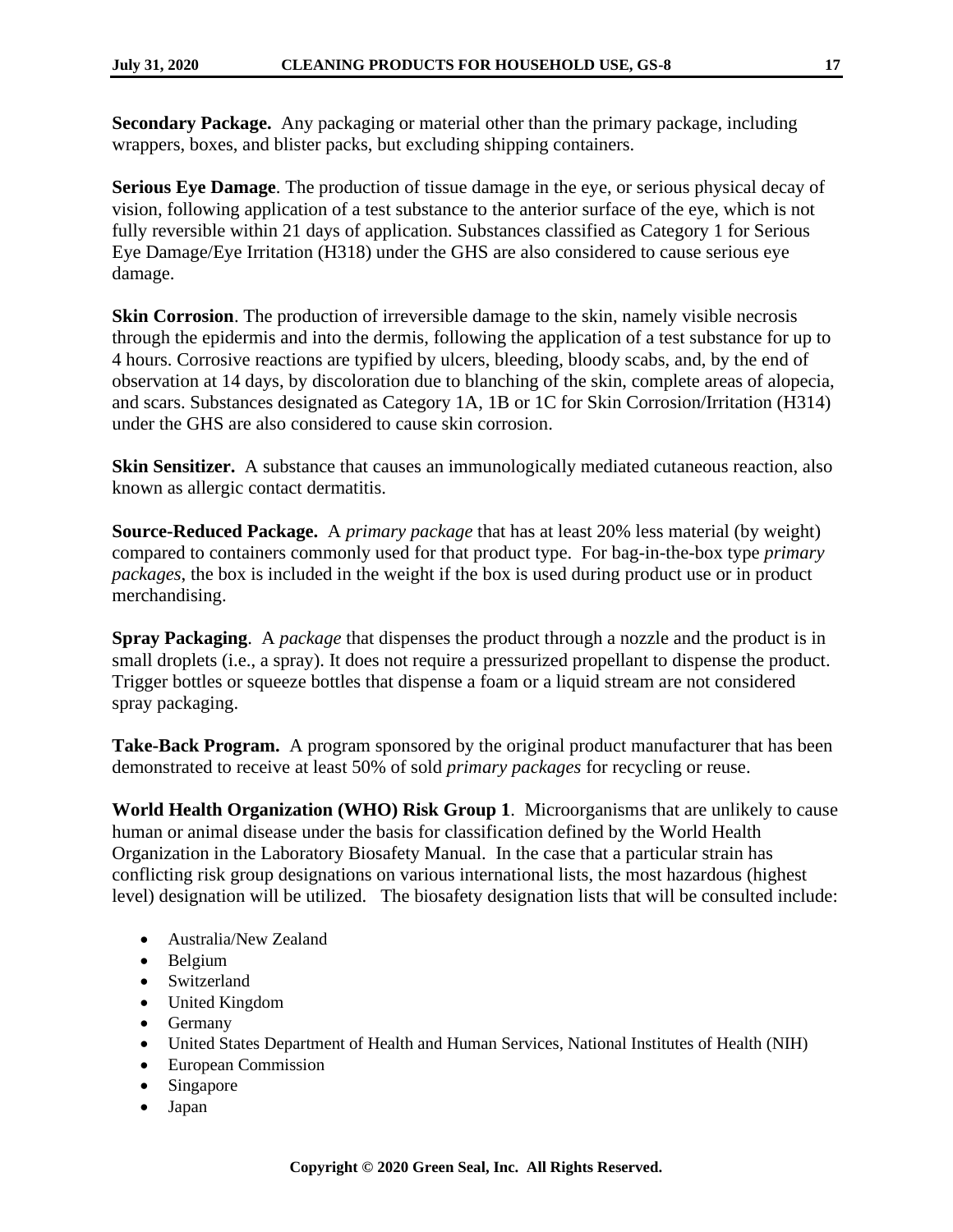#### <span id="page-17-0"></span>**ANNEX B – POWDERS/SOLIDS/NON-AQUEOUS LIQUIDS** (**Normative)**

**Products as Powders/Solids/Non-Aqueous Liquids.** *Powder/solid/non-aqueous liquid* products that meet all of the following requirements may be exempt from the skin and eye damage criterion (3.3) and may have an alternate threshold of 300 mg/kg for oral acute toxicity (3.1) herein.

**A. Packaging Requirements.** The product shall meet the requirements under **either** A(1) Child-Resistant Packaging Requirements **or** A(2) Packaging Durability Requirements.

**(1) Child-Resistant Packaging.** The product shall be packaged in *child-resistant packaging* following the ASTM D3475 classification. *Child-resistant packaging* must be tested per ISO 8317 or European Standard (EN) 862.

**(2) Packaging Durability.** The product shall meet the following requirements to be considered durable.

**i. Drop Test.** The *primary package*, including any lid, shall be durable as demonstrated by passing the following drop test: drop the product from a height of 48 inches with 4 drops scenarios: flat-on-bottom, flat-on-top, flat-on-side, and corner; with passing results including that the packages must not leak, contents must be retained, and no damage to the outer package likely to adversely affect safety must be sustained.

**ii. Spill Resistant.** The *primary package* shall not spill when tipped over, turned upside down or shaken and shall not leak when exposed to water.

**iii. Practically Inaccessible.** The *primary package* shall not allow for easy access/exposure of the product during routine handling of the package, such as while transferring from shipping cartons, during storage, or after opening (e.g. the user still cannot get at the contents, or the contents are protected or wrapped).

**B. Dispensing Exposure Requirements.** Documentation shall be provided to demonstrate that expected dispensing situations will not result in incidental contact exposure to oral consumption/toxicity, skin corrosion, or eye corrosion.

**C. Labeling Requirements.** The product label shall include the following in a conspicuous location:

- The signal word "WARNING" or 'CAUTION" on products which cause *skin corrosion*, cause *serious eye damage*, or have an acute toxicity greater than or equal to 300 mg/kg and less than or equal to 5,000 mg/kg, with the applicable precautionary measures:
	- o May cause skin corrosion, do not get on skin
	- o May cause serious eye damage, do not get in eyes
	- o Harmful if swallowed, do not ingest
- Instruction, when necessary or appropriate, for first-aid treatment
- The statement "KEEP OUT OF REACH OF CHILDREN" or its practical equivalent in capitalized text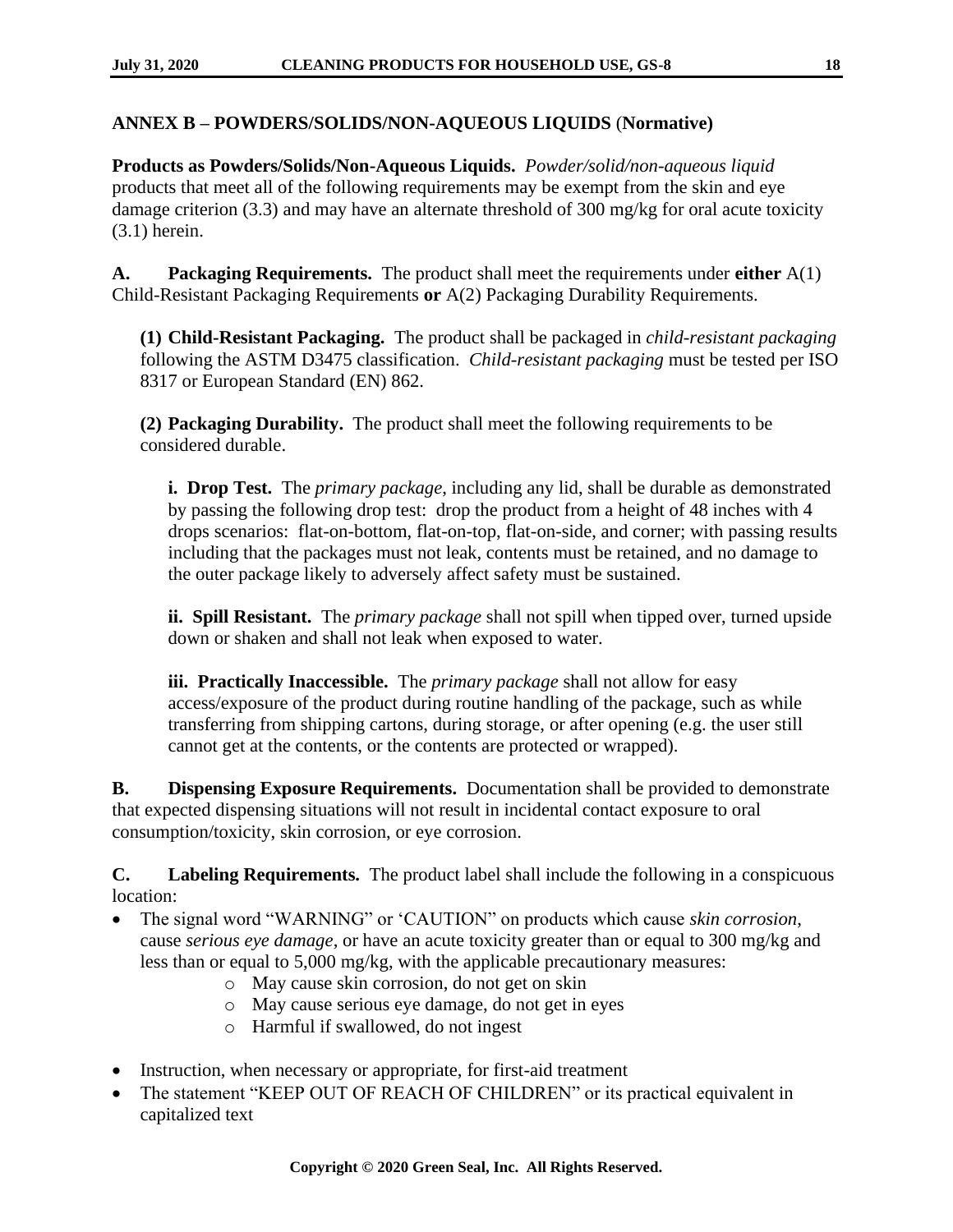# <span id="page-18-0"></span>**ANNEX C – ENZYMES (Normative)**

**Products Containing Enzymes.** Products that contain *enzymes* shall meet all of the following:

**A. Enzyme Form.** *Enzymes* in the product shall be in liquid form or an encapsulated solid (or other dust-free solid) with a minimum diameter of 0.15 mm. Smaller diameters may be permitted for solid products if they are demonstrated to result in airborne *enzyme* concentrations equivalent to or less than encapsulated solids with a 0.15mm diameter.

**B. Enzyme Source.** The source from which *enzyme*s were derived shall be identified to a species level and disclosed to the certification program.

**C. Enzyme Source Microorganisms.** For *enzymes* derived from *microorganisms*, documentation shall be provided that the source *microorganism* is absent from the finished product. Test methodology and results shall be documented in sufficient detail and provided to the certification program. If the product does not conform to this provision, then all *microorganism*s shall meet the requirements in Annex D herein.

**D. Exemptions.** *Enzymes* are exempt from being categorized as *asthmagens* or *respiratory*  sensitizers. Titanium dioxide<sup>8</sup> is exempt from the prohibition on *carcinogens* (3.2 herein) when it is present only due to the use of *enzymes.* For products sold in solid form, e.g., powders, bars, tablets, titanium dioxide must be bound within the product or enzyme matrix or bonded to other *ingredients*.

**E. Labeling Requirements.** Products containing *enzymes* shall include the following on the product label:

- A declaration that the "product contains enzymes", in addition to the listing in the ingredient line
- A statement that immune-compromised individuals or those with asthma should avoid exposure to products containing *enzymes* from both direct use and incidental contact during or shortly after application of these products and instruction, when necessary or appropriate, for follow-up treatment

**F. Industrial Hygiene.** Documentation shall be provided to the certification organization that demonstrates that the manufacturer has implemented an industrial hygiene plan intended to minimize concentrations of and exposure to airborne *enzymes* (e.g., engineering controls, work practices, and personal protective equipment) and monitor the air concentrations of the *enzyme/s* and worker illness/sensitization due to the *enzyme/s*. An example of best practices that may be applicable for this plan is available at AISE.

<sup>8</sup> Titanium Dioxide: EC Number 236-675-5, CAS Number 13463-67-7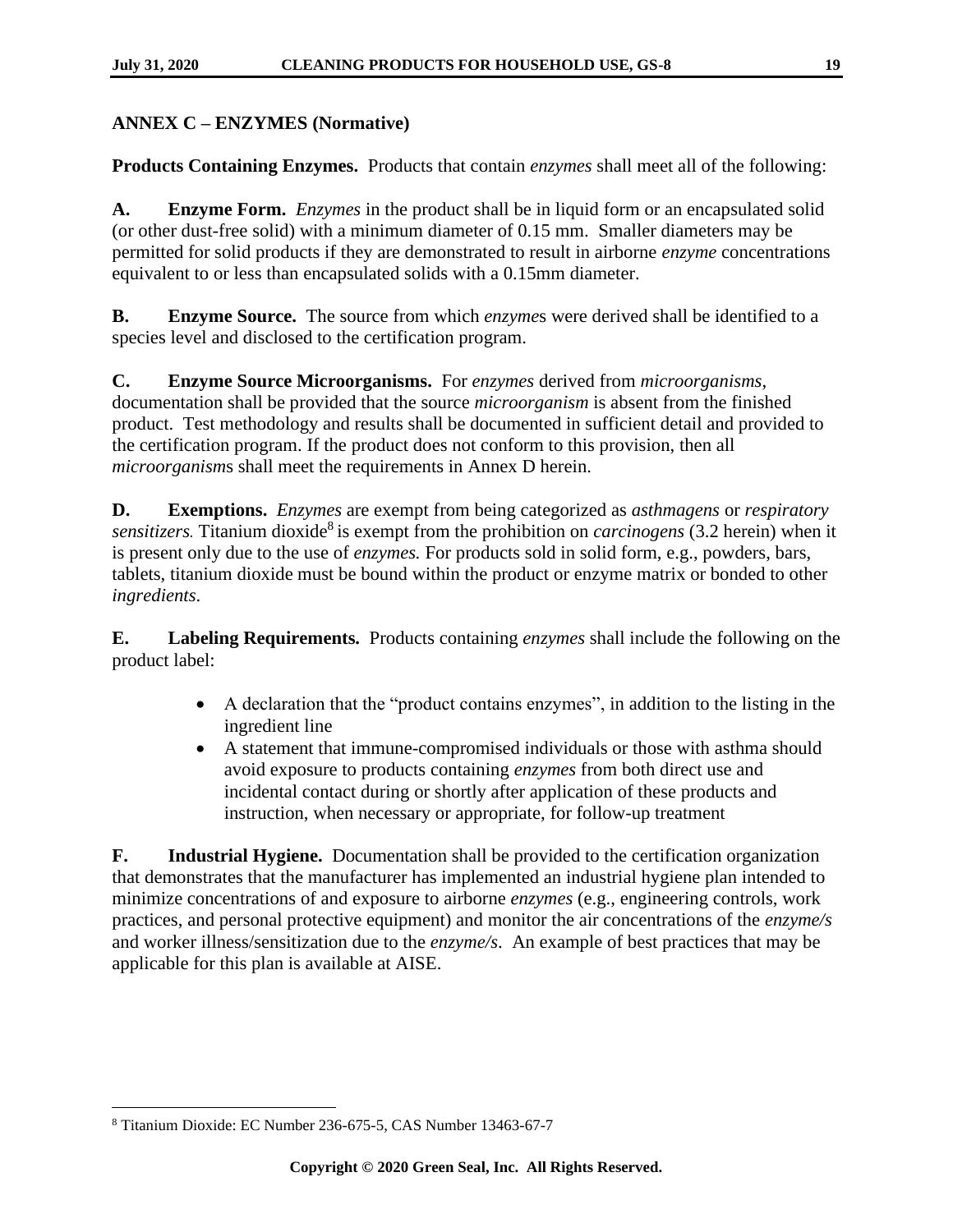# <span id="page-19-0"></span>**ANNEX D – MICROORGANISMS (Normative)**

**Products Containing Microorganisms.** Products that contain *microorganisms* shall meet all of the following with any specified testing conducted with an objective, scientifically-validated method under controlled and reproducible laboratory conditions (and appropriate testing details provided to the certification program):

**A. Genetically Modified Microorganisms in Microbial Products**. The presence of *GMM* as a deliberate addition or as a contaminant above 0.01% in the finished product is prohibited.

**B. Microorganism Biosafety.** All *microorganisms* shall be classified as *WHO Risk Group 1* or equivalent biosafety designation. For strains that do not appear on any international biosafety designation lists, alternative means may be acceptable; consultation with the certifying organization may be required.

**C. Microorganism Strain Identification.** *Microorganism* strains shall be identified through a taxonomic review (e.g., genetic or phenotypic analysis) that is provided by a fullservice culture collection listed with the World Federation of Culture Collections, whether or not the strain is part of the collection.

**D. Absence of Contaminants.** *Pathogenic microorganisms* shall not be present in the microbial strain, finished product, or at the end of the product's intended shelf life. Testing for the presence of *pathogenic microorganisms* shall be conducted according to the Joint Food and Agriculture Organization of the United Nations/WHO Expert Committee on Food Additives (JECFA) Combined Compendium of Food Additive Specifications standard microbiological analytical methods or comparable method and a Certificate of Analysis shall be provided to the certification program.

**E. Effective Prevention Measures and Treatment.** All *microorganisms* shall be demonstrated to be susceptible to the following prevention and treatment measures:

- An *Antimicrobial agent*, as demonstrated by testing the microbial strain against an acceptable substance (i.e., an EPA general disinfectant, Center for Disease Control lowlevel disinfectant, or a registered *antimicrobial agent* by Health Canada) in accordance with the EPA/Office of Pesticide Programs Standard Operating Procedure (SOP) or the AOAC International Use Dilution Method for Testing Disinfectants, SOP Number: MB-05-04
- One of the five major antibiotic classes (aminoglycoside, macrolide, beta-lactam, tetracycline and fluoroquinolones), as demonstrated by testing the microbial strain in accordance with Beckman Dickinson BBL antimicrobial susceptibility disc method.

**F. Microbial Count.** A *microorganism* used to serve the *primary cleaning function* in the undiluted product shall have a plate count that is greater than or equal to  $1x10<sup>7</sup>$  *CFU* per milliliter for liquid products and  $1x10^9$  *CFU* per gram for solid products. A total plate count shall be conducted in accordance with the methods for microbiological analyses listed in the JECFA Combined Compendium of Food Additive Specifications or comparable method. An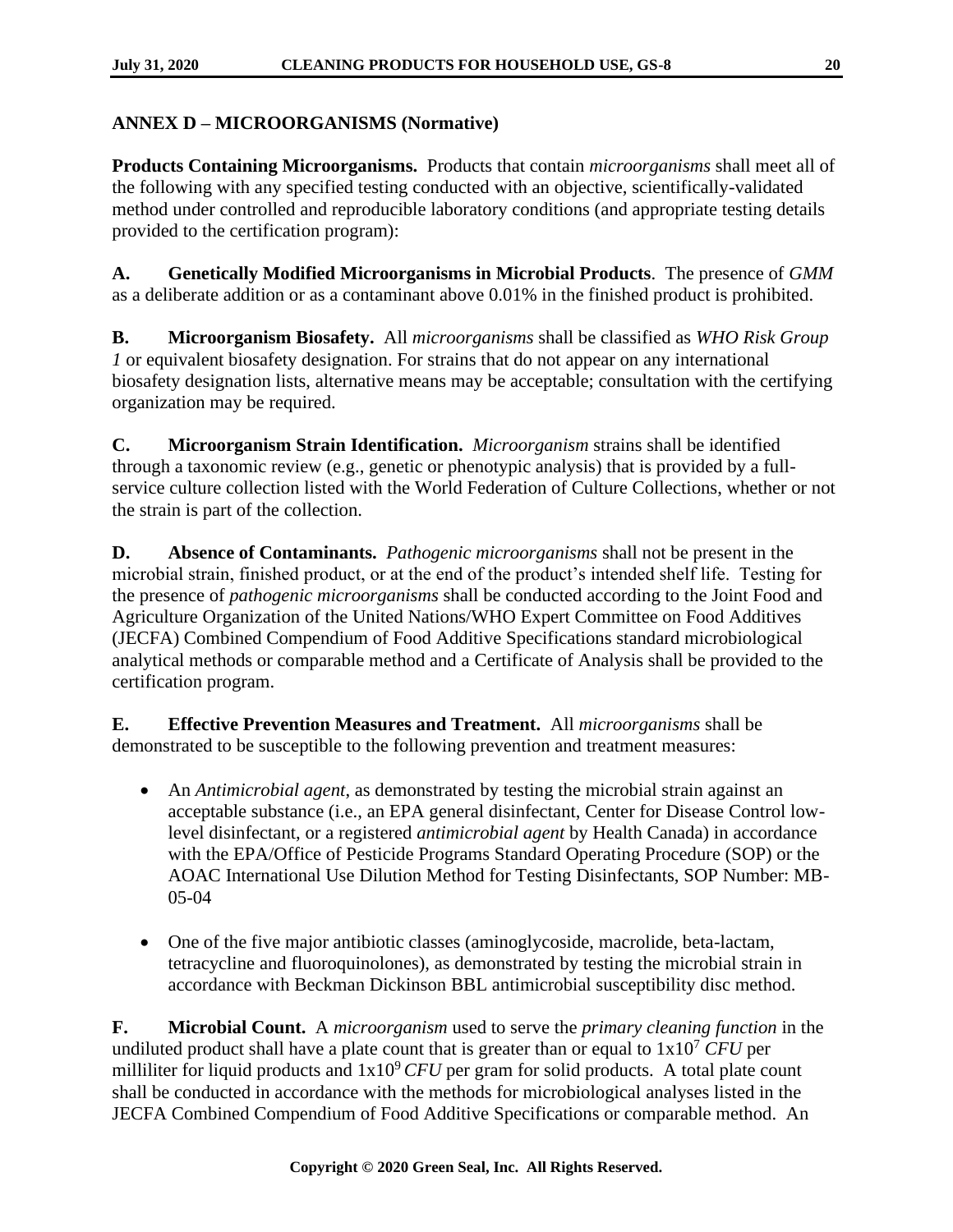exception shall be made for *microorganisms* used to serve a *secondary function* in the undiluted product.

**G. Labeling Requirements.** Products containing *microorganisms* shall include the following on the label:

- A declaration that the product contains *microorganisms*
- A statement that immune-compromised individuals should avoid exposure to products containing *microorganisms* from both direct use and incidental contact during or shortly after application to these products, especially when the treated areas are still wet
- Contact with open cuts or sores should be avoided
- Users should wash their hands after using the product
- Instructions that *microorganisms* may not be effective in the presence of *antimicrobial agents* such as chlorine bleach
- Instructions that the product shall not be used on food-contact surfaces
- Instructions that products containing *microorganisms* should not be sprayed directly into the air.